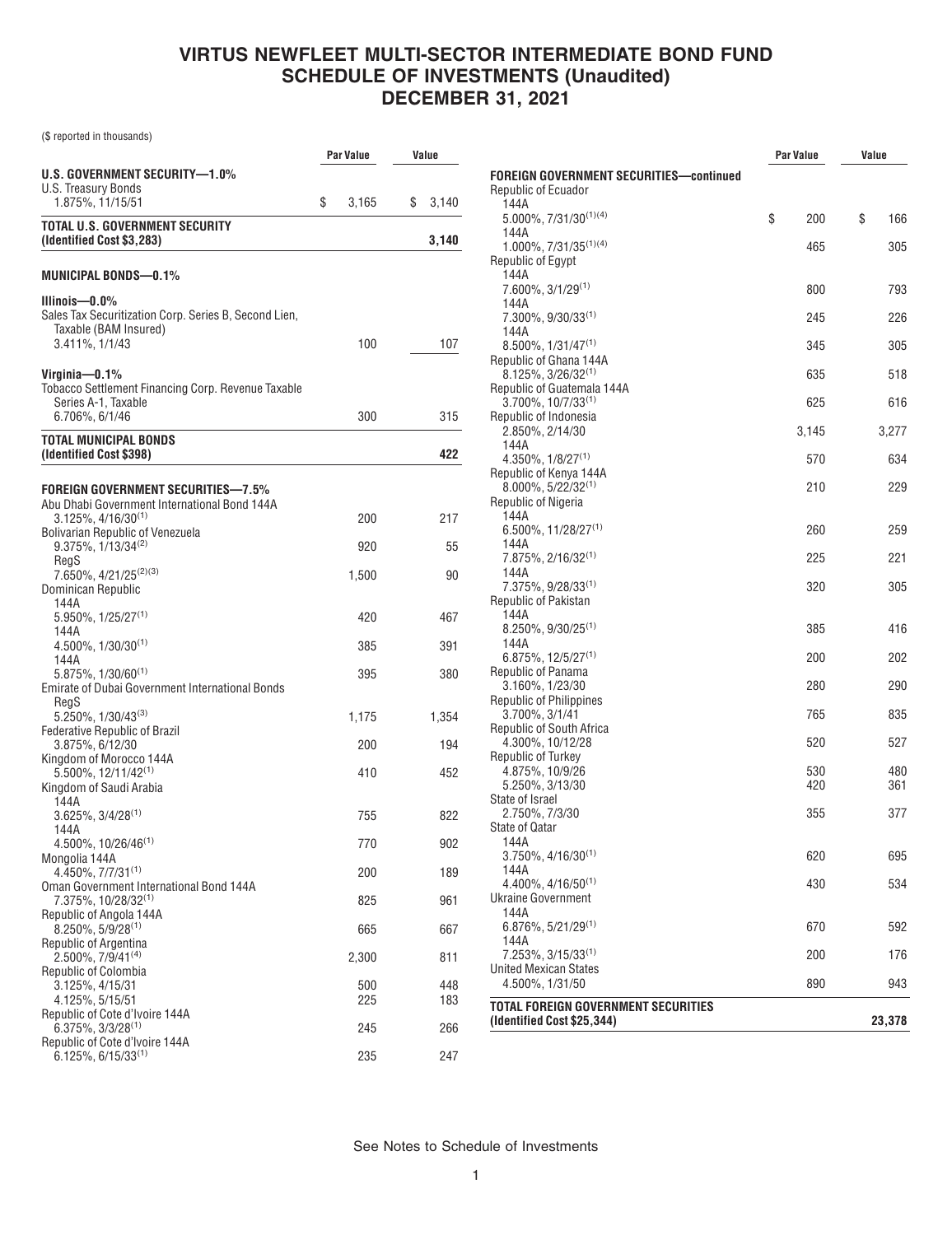(\$ reported in thousands)

|                                                                            | Par Value | Value     |                                                                                 | Par Value   | Value |       |
|----------------------------------------------------------------------------|-----------|-----------|---------------------------------------------------------------------------------|-------------|-------|-------|
| <b>MORTGAGE-BACKED SECURITIES-13.8%</b>                                    |           |           | Non-Agency-continued                                                            |             |       |       |
| Non-Agency-13.8%                                                           |           |           | 2021-SFR1. D 144A                                                               |             |       |       |
| Aligned Data Centers Issuer LLC 2021-1A, A2 144A                           |           |           | $2.189\%$ , 8/17/38 <sup>(1)</sup>                                              | \$<br>1,010 | \$    | 990   |
| $1.937\%$ , 8/15/46 <sup>(1)</sup>                                         | \$<br>835 | \$<br>822 | Galton Funding Mortgage Trust                                                   |             |       |       |
| American Homes 4 Rent Trust                                                |           |           | 2018-1. A23 144A                                                                |             |       |       |
| 2014-SFR2, C 144A                                                          |           |           | $3.500\%$ , 11/25/57 <sup>(1)(4)</sup>                                          | 74          |       | 75    |
| 4.705%, 10/17/36 <sup>(1)</sup>                                            | 1,320     | 1,386     | 2020-H1, A1 144A                                                                |             |       |       |
| 2015-SFR2, C 144A<br>$4.691\%$ , 10/17/52 <sup>(1)</sup>                   | 1,011     | 1,083     | $2.310\%, 1/25/60^{(1)(4)}$<br>JP Morgan Mortgage Trust 2014-5, B2 144A         | 146         |       | 147   |
| <b>AMSR Trust</b>                                                          |           |           | $2.867\%$ , 10/25/29 <sup>(1)(4)</sup>                                          | 237         |       | 240   |
| 2020-SFR2, D 144A                                                          |           |           | JPMorgan Chase Mortgage Trust                                                   |             |       |       |
| $3.282\%, 7/17/37^{(1)}$                                                   | 660       | 669       | 2014-2. 2A2 144A                                                                |             |       |       |
| 2020-SFR3, B 144A                                                          |           |           | $3.500\%$ , 6/25/29 <sup>(1)(4)</sup>                                           | 65          |       | 65    |
| $1.806\%$ , 9/17/37 <sup>(1)</sup>                                         | 2,000     | 1,971     | 2016-SH1, M2 144A                                                               |             |       |       |
| 2021-SFR3, D 144A                                                          |           |           | $3.750\%$ , $4/25/45^{(1)(4)}$<br>2016-SH2, M2 144A                             | 286         |       | 288   |
| $2.177\%$ , 10/17/38 <sup>(1)</sup><br>Arroyo Mortgage Trust               | 335       | 327       | $3.750\%$ , 12/25/45 <sup>(1)(4)</sup>                                          | 557         |       | 563   |
| 2021-1R, A1 144A                                                           |           |           | LHOME Mortgage Trust 2021-RTL1, A1 144A                                         |             |       |       |
| 1.175%, 10/25/48 <sup>(1)(4)</sup>                                         | 653       | 649       | $2.090\%$ , $9/25/26^{(1)(4)}$                                                  | 450         |       | 448   |
| 2019-1, A1 144A                                                            |           |           | Mello Warehouse Securitization Trust 2021-2, C (1                               |             |       |       |
| $3.805\%, 1/25/49^{(1)(4)}$                                                | 202       | 202       | month LIBOR + 1.100%, Cap N/A, Floor 1.100%)                                    |             |       |       |
| 2019-2, A1 144A                                                            |           |           | 144A                                                                            |             |       |       |
| $3.347\%$ , $4/25/49^{(1)(4)}$                                             | 170       | 171       | $1.202\%$ , 4/25/55 <sup>(1)(4)</sup>                                           | 235         |       | 234   |
| Banc of America Funding Trust 2005-1, 1A1                                  | 131       | 136       | MetLife Securitization Trust 2017-1A, M1 144A<br>$3.480\%$ , $4/25/55^{(1)(4)}$ | 425         |       | 436   |
| 5.500%, 2/25/35<br>Bayview Opportunity Master Fund IVa Trust               |           |           | Mill City Mortgage Loan Trust                                                   |             |       |       |
| 2016-SPL1, B1 144A                                                         |           |           | 2017-1, M2 144A                                                                 |             |       |       |
| $4.250\%$ , $4/28/55^{(1)}$                                                | 625       | 635       | $3.250\%$ , 11/25/58 <sup>(1)(4)</sup>                                          | 375         |       | 385   |
| 2017-SPL5, B1 144A                                                         |           |           | 2019-1, M2 144A                                                                 |             |       |       |
| $4.000\%$ , 6/28/57 <sup>(1)(4)</sup>                                      | 1,000     | 1,017     | 3.500%, 10/25/69(1)(4)                                                          | 779         |       | 816   |
| Bayview Opportunity Master Fund IVb Trust                                  |           |           | New Residential Mortgage Loan Trust                                             |             |       |       |
| 2016-SPL2, B1 144A                                                         |           |           | 2016-3A, B1 144A<br>$4.000\%$ , 9/25/56 <sup>(1)(4)</sup>                       | 581         |       | 611   |
| 4.250%, 6/28/53(1)(4)<br>Bunker Hill Loan Depositary Trust 2019-2, A1 144A | 445       | 455       | 2016-4A, B1A 144A                                                               |             |       |       |
| $2.879\%$ , $7/25/49^{(1)(4)}$                                             | 136       | 137       | 4.500%, 11/25/56(1)(4)                                                          | 439         |       | 471   |
| BX Trust 2019-OC11, D 144A                                                 |           |           | 2017-2A, A3 144A                                                                |             |       |       |
| $4.075\%$ , 12/9/41 <sup>(1)(4)</sup>                                      | 972       | 1,000     | $4.000\%$ , 3/25/57 <sup>(1)(4)</sup>                                           | 331         |       | 348   |
| CIM Trust 2021-NR4, A1 144A                                                |           |           | 2018-2A, A1 144A                                                                |             |       |       |
| $2.816\%$ , 10/25/61 <sup>(1)(4)(5)</sup>                                  | 316       | 315       | $4.500\%$ , 2/25/58 <sup>(1)(4)</sup>                                           | 47          |       | 50    |
| Citigroup Mortgage Loan Trust, Inc.                                        |           |           | <b>OBX Trust</b><br>2019-INV1, A3 144A                                          |             |       |       |
| 2019-IMC1, A1 144A<br>$2.720\%$ , $7/25/49^{(1)(4)}$                       | 154       | 154       | 4.500%, 11/25/48 <sup>(1)(4)</sup>                                              | 126         |       | 128   |
| 2015-A. A1 144A                                                            |           |           | 2021-NQM3, A2 144A                                                              |             |       |       |
| $3.500\%$ , 6/25/58 <sup>(1)(4)</sup>                                      | 8         | 8         | 1.260%, 7/25/61 $(1)(4)$                                                        | 611         |       | 604   |
| CoreVest American Finance Trust 2019-3, C 144A                             |           |           | Palisades Mortgage Loan Trust 2021-RTL1, A1 144A                                |             |       |       |
| $3.265\%$ , 10/15/52 <sup>(1)</sup>                                        | 250       | 255       | $2.857\%$ , $6/25/26^{(1)(4)(5)}$                                               | 385         |       | 386   |
| Credit Suisse Mortgage Capital Trust                                       |           |           | Preston Ridge Partners Mortgage LLC                                             |             |       |       |
| 2014-IVR2, A2 144A                                                         |           |           | 2020-6, A1 144A<br>$2.363\%, 11/25/25^{(1)(4)}$                                 | 1,195       |       | 1,191 |
| $3.805\%$ , $4/25/44^{(1)(4)}$<br>2020-RPL4, A1 144A                       | 68        | 69        | 2021-RPL1, A1 144A                                                              |             |       |       |
| $2.000\%$ . 1/25/60 <sup>(1)(4)</sup>                                      | 704       | 708       | 1.319%, 7/25/51(1)(4)                                                           | 234         |       | 231   |
| Dominion Mortgage Trust 2021-RTL1, A1 144A                                 |           |           | <b>Progress Residential Trust</b>                                               |             |       |       |
| $2.487\%$ , 7/25/27 <sup>(1)(4)</sup>                                      | 1,000     | 988       | 2019-SFR2, D 144A                                                               |             |       |       |
| Ellington Financial Mortgage Trust                                         |           |           | $3.794\%$ , 5/17/36 <sup>(1)</sup>                                              | 410         |       | 410   |
| 2019-2, A3 144A                                                            |           |           | 2019-SFR3, B 144A                                                               |             |       |       |
| $3.046\%$ , 11/25/59 <sup>(1)(4)</sup>                                     | 64        | 64        | $2.571\%, 9/17/36^{(1)}$<br>2021-SFR6, C 144A                                   | 1,000       |       | 999   |
| 2021-2, A3 144A<br>$1.291\%$ , 6/25/66 <sup>(1)(4)</sup>                   | 656       | 643       | $1.855\%, 7/17/38^{(1)}$                                                        | 505         |       | 494   |
| FirstKey Homes Trust                                                       |           |           | Residential Mortgage Loan Trust 2019-2, A1 144A                                 |             |       |       |
| 2020-SFR1, B 144A                                                          |           |           | $2.913\%, 5/25/59^{(1)(4)}$                                                     | 202         |       | 203   |
| $1.740\%$ , 8/17/37 <sup>(1)</sup>                                         | 770       | 759       | Roc Mortgage Trust 2021-RTL1, A1 144A                                           |             |       |       |
| 2020-SFR2, B 144A                                                          |           |           | 2.487%, 8/25/26 <sup>(1)(4)</sup>                                               | 640         |       | 633   |
| $1.567\%$ , 10/19/37 <sup>(1)</sup>                                        | 1,245     | 1,215     |                                                                                 |             |       |       |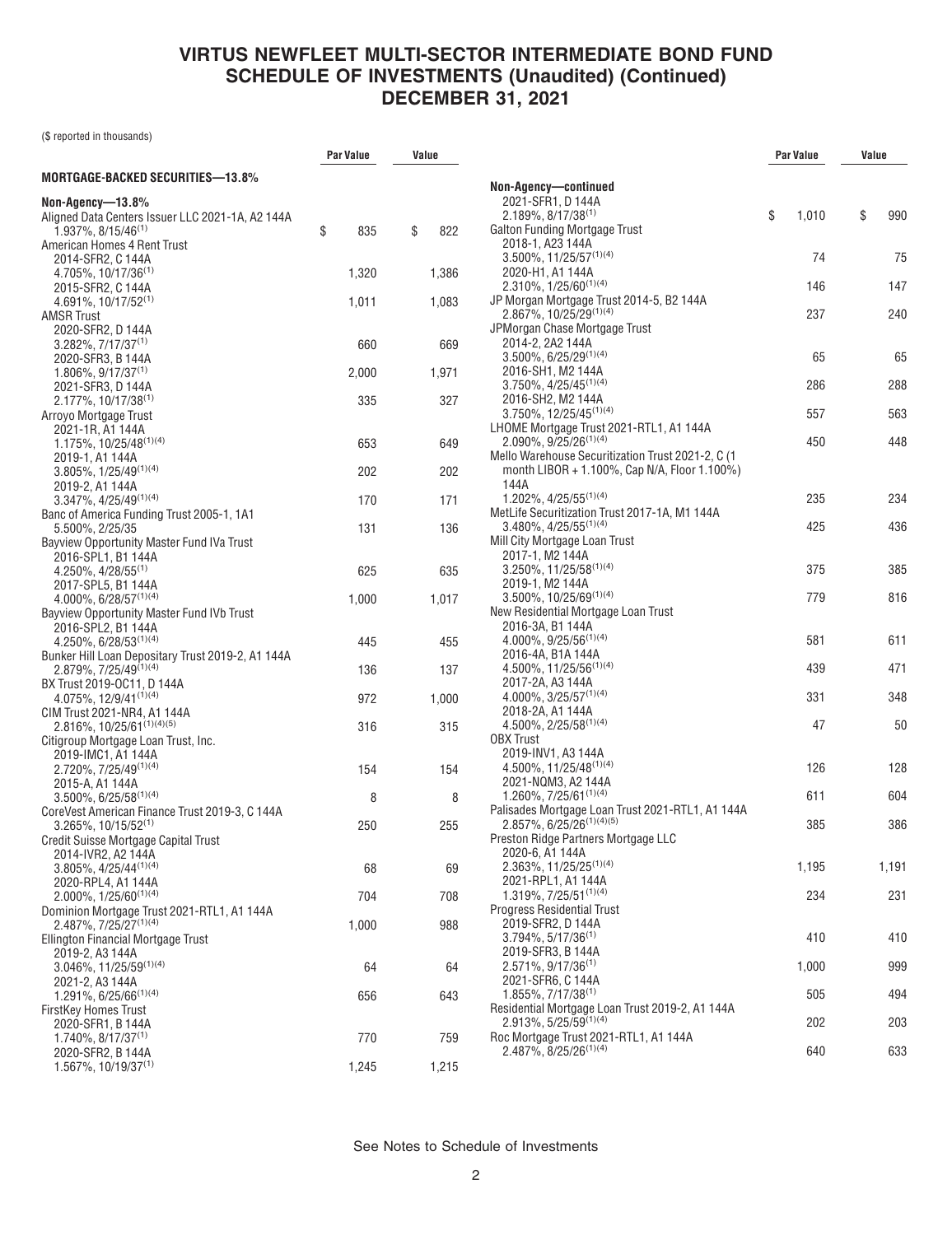(\$ reported in thousands)

|                                                                                    | Par Value | Value     |
|------------------------------------------------------------------------------------|-----------|-----------|
|                                                                                    |           |           |
| Non-Agency-continued<br>Sequoia Mortgage Trust 2013-8, B1                          |           |           |
| $3.500\%$ , 6/25/43 <sup>(4)</sup>                                                 | \$<br>226 | \$<br>229 |
| Starwood Mortgage Residential Trust 2021-3, A3 144A<br>$1.518\%, 6/25/56^{(1)(4)}$ | 275       | 271       |
| <b>Towd Point Mortgage Trust</b>                                                   |           |           |
| 2016-1, M1 144A<br>$3.500\%$ , 2/25/55 <sup>(1)(4)</sup>                           | 380       | 388       |
| 2016-4, B1 144A                                                                    |           |           |
| $3.820\%$ , $7/25/56^{(1)(4)}$                                                     | 485       | 511       |
| 2017-4, A2 144A<br>$3.000\%$ , 6/25/57 <sup>(1)(4)</sup>                           | 570       | 586       |
| 2018-6, A2 144A                                                                    |           |           |
| $3.750\%, 3/25/58^{(1)(4)}$                                                        | 1,925     | 2,015     |
| 2019-2, A2 144A                                                                    |           |           |
| 3.750%, 12/25/58(1)(4)                                                             | 1,198     | 1,256     |
| 2020-1, M1 144A                                                                    |           |           |
| $3.500\%$ , $1/25/60^{(1)(4)}$                                                     | 305       | 313       |
| 2015-2, 1M1 144A                                                                   |           |           |
| $3.250\%$ , 11/25/60 <sup>(1)(4)</sup>                                             | 710       | 718       |
| 2021-1, A2 144A                                                                    |           |           |
| 2.750%, 11/25/61(1)(4)                                                             | 320       | 329       |
| 2017-1, M1 144A                                                                    |           |           |
| $3.750\%$ , 10/25/56 <sup>(1)(4)</sup>                                             | 450       | 467       |
| Tricon American Homes Trust                                                        |           |           |
| 2019-SFR1, C 144A                                                                  |           |           |
| $3.149\%, 3/17/38^{(1)}$                                                           | 610       | 623       |
| 2020-SFR2, D 144A<br>$2.281\%, 11/17/39^{(1)}$                                     | 840       | 813       |
| TVC Mortgage Trust 2020-RTL1, M 144A                                               |           |           |
| 5.193%, 9/25/24(1)(4)                                                              | 1,405     | 1,392     |
| UBS Commercial Mortgage Trust 2012-C1, D 144A                                      |           |           |
| $5.517\%$ , 5/10/45 <sup>(1)(4)</sup>                                              | 1,259     | 1,184     |
| <b>VCAT LLC</b>                                                                    |           |           |
| 2021-NPL1, A2 144A                                                                 |           |           |
| 4.826%, 12/26/50 <sup>(1)(4)</sup>                                                 | 415       | 411       |
| 2021-NPL3, A1 144A                                                                 |           |           |
| $1.743\%, 5/25/51^{(1)(4)}$                                                        | 614       | 607       |
| 2021-NPL4, A1 144A                                                                 |           |           |
| $1.868\%, 8/25/51^{(1)(4)}$                                                        | 892       | 878       |
| Vericrest Opportunity Loan Trust C LLC 2021-NPL9, A1                               |           |           |
| 144A                                                                               |           |           |
| $1.992\%$ , 5/25/51 <sup>(1)(4)</sup>                                              | 234       | 233       |
| Vericrest Opportunity Loan Trust XCII LLC 2021-NPL1,                               |           |           |
| A1 144A                                                                            |           |           |
| 1.893%, 2/27/51(1)(4)                                                              | 825       | 819       |
| Verus Securitization Trust 2019-4, M1 144A                                         |           |           |
| $3.207\%$ , 11/25/59 <sup>(1)(4)</sup>                                             | 310       | 313       |
| Visio Trust 2020-1R, A2 144A                                                       |           |           |
| $1.567\%$ , 11/25/55 <sup>(1)</sup>                                                | 249       | 248       |
| Wells Fargo Commercial Mortgage Trust 2014-C24, AS                                 |           |           |
| 3.931%, 11/15/47                                                                   | 665       | 692       |
| ZH Trust 2021-1, A 144A<br>$2.253\%, 2/18/27^{(1)(5)}$                             | 270       | 268       |
|                                                                                    |           |           |
| <b>TOTAL MORTGAGE-BACKED SECURITIES</b>                                            |           |           |
| (Identified Cost \$42,975)                                                         |           | 42,848    |
|                                                                                    |           |           |

|                                                                                            | <b>Par Value</b> | Value           |
|--------------------------------------------------------------------------------------------|------------------|-----------------|
| <b>ASSET-BACKED SECURITIES-11.1%</b>                                                       |                  |                 |
| Automobiles-4.4%<br><b>ACC Trust</b>                                                       |                  |                 |
| 2019-1, B 144A<br>4.470%, 10/20/22 <sup>(1)</sup>                                          | \$<br>150        | \$<br>150       |
| 2021-1. C 144A<br>2.080%, 12/20/24 <sup>(1)</sup>                                          | 825              | 819             |
| Avid Automobile Receivables Trust 2019-1, C 144A                                           |                  |                 |
| $3.140\%$ , $7/15/26^{(1)}$<br>Avis Budget Rental Car Funding LLC (AESOP) 2019-2A,         | 930              | 946             |
| D 144A<br>$3.040\%, 9/22/25^{(1)}$                                                         | 825              | 817             |
| CIG Auto Receivables Trust 2020-1A, E 144A<br>4.430%, 2/12/27 <sup>(1)</sup>               | 1,040            | 1,054           |
| Exeter Automobile Receivables Trust 2019-1A, D 144A                                        |                  |                 |
| $4.130\%$ , 12/16/24 <sup>(1)</sup><br><b>GLS Auto Receivables Issuer Trust</b>            | 1,385            | 1,413           |
| 2019-4A, D 144A<br>$4.090\%$ , $8/17/26^{(1)}$                                             | 750              | 769             |
| 2020-3A, E 144A                                                                            |                  |                 |
| 4.310%, 7/15/27 <sup>(1)</sup><br>Hertz Vehicle Financing III LP 2021-2A, A 144A           | 940              | 969             |
| 1.680%, 12/27/27 <sup>(1)</sup><br>OneMain Direct Auto Receivables Trust 2018-1A, C        | 1,315            | 1,295           |
| 144A<br>3.850%, 10/14/25 <sup>(1)</sup>                                                    | 660              | 661             |
| Prestige Auto Receivables Trust 2019-1A, D 144A<br>$3.010\%$ , $8/15/25^{(1)}$             | 710              | 720             |
| United Auto Credit Securitization Trust 2019-1, E 144A<br>4.290%, 8/12/24 <sup>(1)</sup>   | 670              | 673             |
| <b>USASF Receivables LLC</b>                                                               |                  |                 |
| 2020-1A, B 144A<br>$3.220\%, 5/15/24^{(1)}$                                                | 615              | 620             |
| 2020-1A, C 144A<br>5.940%, 8/15/24 <sup>(1)</sup>                                          | 1,435            | 1,473           |
| Veros Automobile Receivables Trust 2020-1, B 144A                                          |                  |                 |
| $2.190\%$ , 6/16/25 <sup>(1)</sup>                                                         | 1,220            | 1,225<br>13,604 |
| Consumer Loans-0.3%                                                                        |                  |                 |
| Republic Finance Issuance Trust 2020-A, A 144A                                             |                  |                 |
| 2.470%, 11/20/30(1)                                                                        | 835              | 847             |
| Credit Card-0.4%                                                                           |                  |                 |
| Fair Square Issuance Trust 2020-AA, A 144A<br>2.900%, 9/20/24 <sup>(1)</sup>               | 820              | 821             |
| Genesis Private Label Amortizing Trust 2020-1, B 144A<br>2.830%, 7/20/30 <sup>(1)(5)</sup> | 171              | 171             |
| Mercury Financial Credit Card Master Trust 2021-1A, A<br>144A                              |                  |                 |
| $1.540\%$ , 3/20/26 <sup>(1)</sup>                                                         | 335              | 335             |
|                                                                                            |                  | 1,327           |
| Equipment-0.0%                                                                             |                  |                 |
| NMEF Funding LLC 2019-A, A 144A<br>2.730%, 8/17/26 <sup>(1)</sup>                          | 32               | 32              |
|                                                                                            |                  |                 |
| Other— $6.0\%$<br>Aqua Finance Trust                                                       |                  |                 |
| 2017-A, A 144A<br>$3.720\%$ , 11/15/35 <sup>(1)</sup>                                      | 241              | 246             |
|                                                                                            |                  |                 |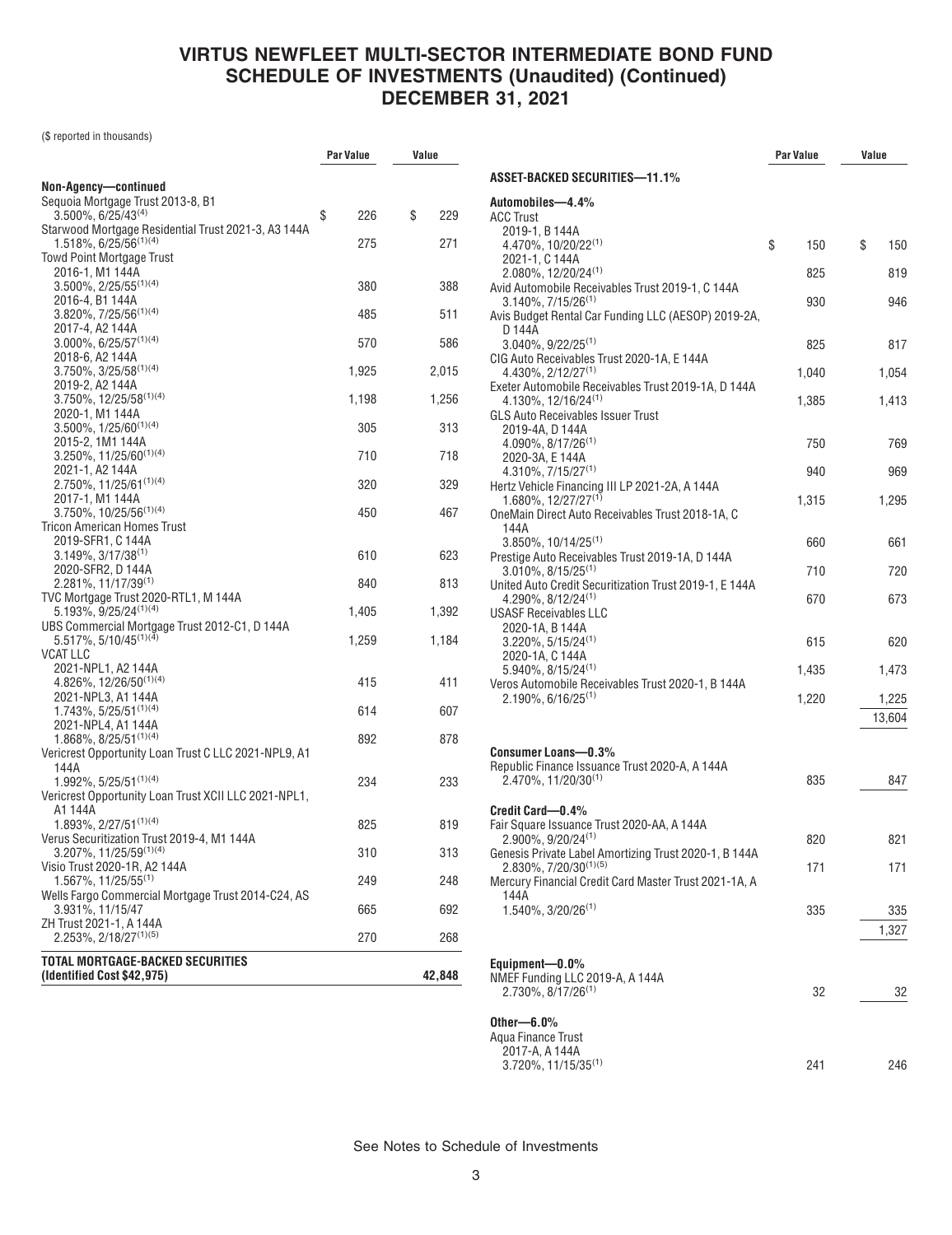(\$ reported in thousands)

|                                                                                     | <b>Par Value</b> | Value     |
|-------------------------------------------------------------------------------------|------------------|-----------|
| Other—continued                                                                     |                  |           |
| 2019-A, C 144A                                                                      |                  |           |
| 4.010%, 7/16/40(1)<br>2020-AA, D 144A                                               | \$<br>915        | \$<br>936 |
| 7.150%, 7/17/46 <sup>(1)</sup>                                                      | 815              | 846       |
| Arby's Funding LLC 2020-1A, A2 144A                                                 |                  |           |
| $3.237\%$ , $7/30/50^{(1)}$<br>BCC Funding Corp. XVI LLC 2019-1A, D 144A            | 928              | 947       |
| $3.940\%$ , $7/20/27^{(1)}$                                                         | 930              | 932       |
| BCC Funding XVII LLC 2020-1, D 144A<br>$4.890\%$ , $9/22/25^{(1)}$                  | 1,050            | 1,039     |
| <b>Business Jet Securities LLC</b>                                                  |                  |           |
| 2019-1, A 144A                                                                      |                  |           |
| $4.212\%, 7/15/34^{(1)}$<br>2020-1A, A 144A                                         | 224              | 225       |
| $2.981\%$ , 11/15/35 <sup>(1)</sup>                                                 | 611              | 610       |
| Conn's Receivables Funding LLC 2020-A, B 144A<br>$4.270\%$ , 6/16/25 <sup>(1)</sup> | 290              | 292       |
| Dext ABS LLC 2020-1, D 144A                                                         |                  |           |
| 7.210%, 2/15/28 <sup>(1)</sup>                                                      | 840              | 834       |
| FAT Brands Royalty LLC 2021-1A, A2 144A<br>$4.750\%$ , $4/25/51^{(1)}$              | 830              | 823       |
| FREED ABS Trust 2019-2, B 144A                                                      |                  |           |
| $3.190\%$ , 11/18/26 <sup>(1)</sup><br>Hardee's Funding LLC 2020-1A, A2 144A        | 263              | 263       |
| 3.981%, 12/20/50 <sup>(1)</sup>                                                     | 1,049            | 1,098     |
| HIN Timeshare Trust 2020-A, C 144A<br>$3.420\%$ , 10/9/39 <sup>(1)</sup>            | 823              | 837       |
| Hotwire Funding LLC 2021-1, C 144A                                                  |                  |           |
| 4.459%, 11/20/51(1)<br>Jersey Mike's Funding 2019-1A, A2 144A                       | 960              | 962       |
| $4.433\%, 2/15/50^{(1)}$                                                            | 618              | 649       |
| Mariner Finance Issuance Trust 2020-AA, A 144A<br>2.190%, 8/21/34(1)                | 1,010            | 1,017     |
| NBC Funding LLC 2021-1, A2 144A                                                     |                  |           |
| $2.989\%, 7/30/51^{(1)}$                                                            | 668              | 665       |
| Oasis LLC 2020-1A, A 144A<br>$3.820\%$ , $1/15/32^{(1)}$                            | 169              | 169       |
| Oasis Securitization Funding LLC 2021-1A, A 144A                                    |                  |           |
| $2.579\%$ , $2/15/33^{(1)}$<br>Octane Receivables Trust 2020-1A, B 144A             | 448              | 448       |
| 1.980%, 6/20/25 <sup>(1)</sup>                                                      | 1,290            | 1,297     |
| Planet Fitness Master Issuer LLC 2018-1A, A2II 144A<br>$4.666\%$ , $9/5/48^{(1)}$   | 987              | 1,008     |
| Purchasing Power Funding LLC 2021-A, B 144A                                         |                  |           |
| 1.920%, 10/15/25 <sup>(1)</sup><br><b>Upstart Pass-Through Trust Series</b>         | 1,000            | 993       |
| 2021-ST2, A 144A                                                                    |                  |           |
| $2.500\%$ , $4/20/27^{(1)}$                                                         | 741              | 744       |
| 2021-ST8, A 144A<br>$1.750\%$ , $10/20/29^{(1)}$                                    | 788              | 781       |
|                                                                                     |                  | 18,661    |
| TOTAL ASSET-BACKED SECURITIES                                                       |                  |           |
| (Identified Cost \$34,128)                                                          |                  | 34,471    |
|                                                                                     |                  |           |
| <b>CORPORATE BONDS AND NOTES-42.8%</b>                                              |                  |           |
| <b>Communication Services-3.4%</b>                                                  |                  |           |
| Altice France Holding S.A. 144A<br>$6.000\%$ , 2/15/28 <sup>(1)</sup>               | 705              | 673       |
|                                                                                     |                  |           |

|                                                                             | <b>Par Value</b> |            | Value |            |
|-----------------------------------------------------------------------------|------------------|------------|-------|------------|
| <b>Communication Services—continued</b>                                     |                  |            |       |            |
| Cable Onda S.A. 144A                                                        |                  |            |       |            |
| $4.500\%$ , $1/30/30^{(1)}$<br>Cars.com, Inc. 144A                          | \$               | 790        | \$    | 811        |
| $6.375\%, 11/1/28^{(1)}$                                                    |                  | 515        |       | 548        |
| CCO Holdings LLC 144A                                                       |                  |            |       |            |
| $4.750\%$ , $3/1/30^{(1)}$                                                  |                  | 960        |       | 998        |
| Clear Channel Outdoor Holdings, Inc. 144A<br>7.750%, 4/15/28 <sup>(1)</sup> |                  | 15         |       | 16         |
| Clear Channel Worldwide Holdings, Inc. 144A                                 |                  |            |       |            |
| $5.125\%$ , 8/15/27 <sup>(1)</sup>                                          |                  | 250        |       | 259        |
| CommScope, Inc.                                                             |                  |            |       |            |
| 144A 7.125%, 7/1/28 <sup>(1)</sup><br>144A 4.750%, 9/1/29(1)                |                  | 470<br>225 |       | 462<br>224 |
| CSC Holdings LLC 144A                                                       |                  |            |       |            |
| $5.750\%$ , $1/15/30^{(1)}$                                                 |                  | 970        |       | 966        |
| Directy Financing LLC 144A                                                  |                  |            |       |            |
| 5.875%, 8/15/27(1)<br><b>Frontier Communications Holdings LLC 144A</b>      |                  | 170        |       | 174        |
| $6.750\%, 5/1/29^{(1)}$                                                     |                  | 900        |       | 936        |
| iHeartCommunications, Inc.                                                  |                  |            |       |            |
| 8.375%, 5/1/27                                                              |                  | 426        |       | 449        |
| Live Nation Entertainment, Inc. 144A<br>4.750%, 10/15/27 <sup>(1)</sup>     |                  | 770        |       | 791        |
| McGraw-Hill Education, Inc. 144A                                            |                  |            |       |            |
| $8.000\%$ , $8/1/29^{(1)}$                                                  |                  | 555        |       | 551        |
| Millennium Escrow Corp. 144A                                                |                  |            |       |            |
| $6.625\%, 8/1/26^{(1)}$                                                     |                  | 465        |       | 466        |
| <b>Northwest Fiber LLC</b><br>144A 4.750%, 4/30/27 <sup>(1)</sup>           |                  | 115        |       | 114        |
| 144A 6.000%, 2/15/28(1)(6)                                                  |                  | 80         |       | 78         |
| $144A 10.750\%$ , 6/1/28 <sup>(1)</sup>                                     |                  | 340        |       | 371        |
| Radiate Holdco LLC 144A                                                     |                  |            |       |            |
| $6.500\%$ , 9/15/28 <sup>(1)</sup><br>ROBLOX Corp. 144A                     |                  | 485        |       | 487        |
| $3.875\%, 5/1/30^{(1)}$                                                     |                  | 140        |       | 142        |
| Telesat Canada 144A                                                         |                  |            |       |            |
| $6.500\%$ , 10/15/27 <sup>(1)</sup>                                         |                  | 335        |       | 260        |
| TripAdvisor, Inc. 144A<br>$7.000\%$ , $7/15/25^{(1)}$                       |                  | 485        |       | 512        |
| Twitter, Inc. 144A                                                          |                  |            |       |            |
| $3.875\%$ . 12/15/27 <sup>(1)</sup>                                         |                  | 305        |       | 318        |
|                                                                             |                  |            |       | 10,606     |
|                                                                             |                  |            |       |            |
| <b>Consumer Discretionary-5.3%</b>                                          |                  |            |       |            |
| Adtalem Global Education, Inc. 144A                                         |                  |            |       |            |
| $5.500\%$ , $3/1/28^{(1)}$<br>Aston Martin Capital Holdings Ltd. 144A       |                  | 635        |       | 621        |
| $10.500\%$ , $11/30/25^{(1)}$                                               |                  | 480        |       | 528        |
| At Home Group, Inc.                                                         |                  |            |       |            |
| 144A 4.875%, 7/15/28 <sup>(1)</sup>                                         |                  | 115        |       | 113        |
| 144A 7.125%, 7/15/29 <sup>(1)</sup><br>Brunswick Corp.                      |                  | 560        |       | 550        |
| 2.400%, 8/18/31                                                             |                  | 612        |       | 587        |
| Caesars Entertainment, Inc. 144A                                            |                  |            |       |            |
| 4.625%, 10/15/29(1)                                                         |                  | 385        |       | 385        |
| Carnival Corp. 144A<br>7.625%, 3/1/26 <sup>(1)</sup>                        |                  | 740        |       | 776        |
| Carriage Services, Inc. 144A                                                |                  |            |       |            |
| 4.250%, 5/15/29(1)                                                          |                  | 470        |       | 468        |
| Carvana Co.                                                                 |                  |            |       |            |
| 144A 5.625%, 10/1/25 <sup>(1)</sup>                                         |                  | 485        |       | 485        |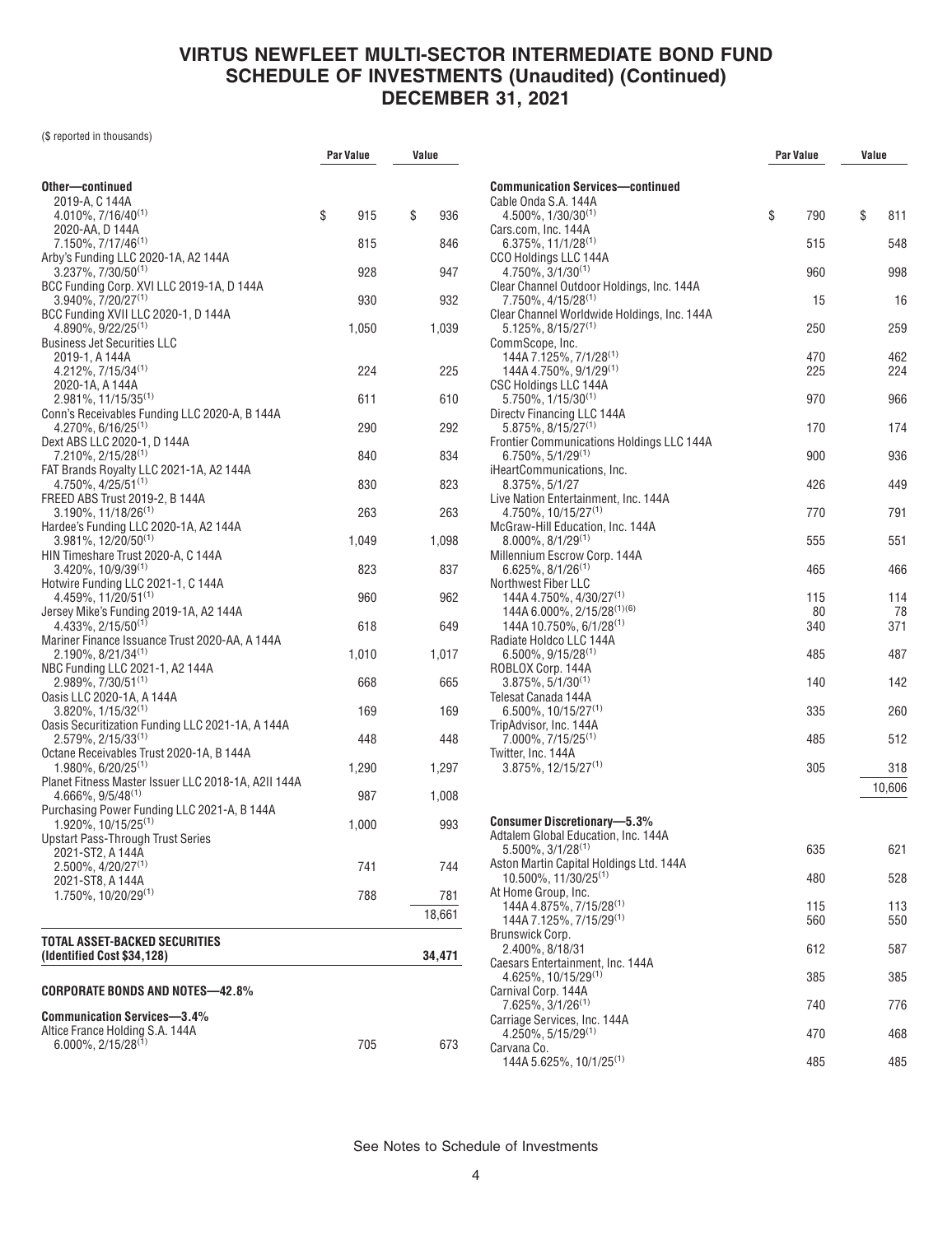**Par Value Value**

(\$ reported in thousands)

| <b>Consumer Discretionary-continued</b>                                              |            |               |
|--------------------------------------------------------------------------------------|------------|---------------|
| 144A 5.875%, 10/1/28 <sup>(1)</sup>                                                  | \$<br>295  | \$<br>294     |
| Clarios Global LP 144A<br>$8.500\%$ , 5/15/27 <sup>(1)</sup>                         | 445        | 472           |
| Cooper-Standard Automotive, Inc. 144A<br>$13.000\%$ , 6/1/24 <sup>(1)</sup>          | 545        | 589           |
| Dornoch Debt Merger Sub, Inc. 144A                                                   |            |               |
| 6.625%, 10/15/29 <sup>(1)</sup><br>Ford Motor Co.                                    | 325        | 321           |
| 4.750%, 1/15/43<br>Ford Motor Credit Co. LLC                                         | 465        | 513           |
| 4.125%, 8/17/27                                                                      | 485        | 524           |
| Gap, Inc. (The) 144A<br>$3.875\%, 10/1/31^{(1)}$                                     | 530        | 523           |
| Golden Nugget, Inc. 144A<br>$8.750\%$ , 10/1/25 <sup>(1)</sup>                       | 590        | 614           |
| Hilton Grand Vacations Borrower Escrow LLC 144A<br>$5.000\%$ , 6/1/29 <sup>(1)</sup> | 415        | 425           |
| M/I Homes, Inc.                                                                      |            |               |
| 4.950%, 2/1/28<br>Mclaren Finance plc 144A                                           | 800        | 832           |
| $7.500\%$ , $8/1/26^{(1)}$<br>Metis Merger Sub LLC 144A                              | 735        | 741           |
| $6.500\%$ , 5/15/29 <sup>(1)</sup>                                                   | 335        | 329           |
| Michaels Cos., Inc. (The) 144A<br>$7.875\%, 5/1/29^{(1)}$                            | 190        | 187           |
| Mohegan Gaming & Entertainment 144A<br>$8.000\%$ , $2/1/26^{(1)}$                    | 620        | 651           |
| NMG Holding Co., Inc. 144A<br>7.125%, 4/1/26 <sup>(1)</sup>                          | 730        | 775           |
| PetSmart, Inc. 144A                                                                  |            |               |
| 7.750%, 2/15/29 <sup>(1)</sup><br>Premier Entertainment Sub LLC 144A                 | 300        | 326           |
| $5.625\%, 9/1/29^{(1)}$<br>PulteGroup, Inc.                                          | 705        | 699           |
| 7.875%, 6/15/32                                                                      | 525        | 746           |
| 6.375%, 5/15/33<br>Royal Caribbean Cruises Ltd.                                      | 230        | 299           |
| 144A 4.250%, 7/1/26 <sup>(1)</sup><br>$144A 5.500\%$ , $8/31/26$ <sup>(1)</sup>      | 25<br>225  | 24<br>229     |
| Scientific Games International, Inc.                                                 |            |               |
| 144A 8.250%, 3/15/26 <sup>(1)</sup><br>144A 7.000%, 5/15/28 <sup>(1)</sup>           | 570<br>175 | 600<br>186    |
| SeaWorld Parks & Entertainment, Inc. 144A<br>$5.250\%$ , 8/15/29 <sup>(1)</sup>      | 465        | 473           |
| Tenneco, Inc. 144A<br>$5.125\%$ , 4/15/29 <sup>(1)</sup>                             | 745        |               |
|                                                                                      |            | 728<br>16,613 |
|                                                                                      |            |               |
| <b>Consumer Staples-0.8%</b><br><b>BAT Capital Corp.</b>                             |            |               |
| 4.906%, 4/2/30                                                                       | 630        | 707           |
| HLF Financing S.a.r.I LLC 144A<br>$4.875\%$ , 6/1/29 <sup>(1)</sup>                  | 455        | 447           |
| Triton Water Holdings, Inc. 144A<br>$6.250\%$ , 4/1/29 <sup>(1)</sup>                | 165        | 158           |
| Turning Point Brands, Inc. 144A<br>$5.625\%$ , 2/15/26 <sup>(1)</sup>                | 775        | 777           |
|                                                                                      |            |               |

|                                                                   | Par Value  | Value |            |
|-------------------------------------------------------------------|------------|-------|------------|
| <b>Consumer Staples-continued</b>                                 |            |       |            |
| Vector Group Ltd. 144A                                            |            |       |            |
| $5.750\%$ , $2/1/29^{(1)}$                                        | \$<br>515  | \$    | 501        |
|                                                                   |            |       | 2,590      |
|                                                                   |            |       |            |
| Energy- $9.2\%$                                                   |            |       |            |
| Alliance Resource Operating Partners LP 144A                      |            |       |            |
| 7.500%, 5/1/25 <sup>(1)</sup>                                     | 830        |       | 843        |
| Antero Midstream Partners LP 144A<br>$5.750\%$ , $1/15/28^{(1)}$  | 740        |       | 776        |
| Antero Resources Corp.                                            |            |       |            |
| 144A 8.375%, 7/15/26 <sup>(1)</sup>                               | 222        |       | 253        |
| 144A 7.625%, 2/1/29(1)                                            | 179        |       | 199        |
| Ascent Resources Utica Holdings LLC 144A                          |            |       |            |
| 8.250%, 12/31/28(1)                                               | 575        |       | 599        |
| <b>BP Capital Markets plc</b><br>$4.875\%$ <sup>(7)</sup>         | 865        |       | 934        |
| Callon Petroleum Co.                                              |            |       |            |
| 6.125%, 10/1/24                                                   | 290        |       | 286        |
| 144A 8.000%, 8/1/28(1)(6)                                         | 25         |       | 25         |
| Cheniere Energy, Inc.                                             |            |       |            |
| 4.625%, 10/15/28                                                  | 395        |       | 420        |
| Chesapeake Energy Corp. 144A                                      |            |       |            |
| $5.875\%, 2/1/29^{(1)}$<br>Coronado Finance Pty Ltd. 144A         | 120        |       | 128        |
| $10.750\%$ , 5/15/26 <sup>(1)</sup>                               | 448        |       | 483        |
| CrownRock LP                                                      |            |       |            |
| 144A 5.625%, 10/15/25 <sup>(1)</sup>                              | 670        |       | 685        |
| 144A 5.000%, 5/1/29 <sup>(1)</sup>                                | 160        |       | 166        |
| CSI Compressco LP 144A                                            | 740        |       | 746        |
| $7.500\%$ , $4/1/25^{(1)}$<br>DCP Midstream Operating LP          |            |       |            |
| 3.250%, 2/15/32                                                   | 420        |       | 423        |
| DT Midstream, Inc. 144A                                           |            |       |            |
| $4.125\%, 6/15/29^{(1)}$                                          | 470        |       | 481        |
| Ecopetrol S.A.                                                    |            |       |            |
| 4.625%, 11/2/31                                                   | 825        |       | 802        |
| <b>Energy Transfer LP Series H</b><br>$6.500\%$ (7)               | 650        |       | 661        |
| <b>EQM Midstream Partners LP</b>                                  |            |       |            |
| 144A 6.000%, 7/1/25 <sup>(1)</sup>                                | 190        |       | 207        |
| 144A 6.500%, 7/1/27 <sup>(1)</sup>                                | 220        |       | 246        |
| Hilcorp Energy I LP                                               |            |       |            |
| 144A 5.750%, 2/1/29 <sup>(1)</sup><br>144A 6.000%, $2/1/31^{(1)}$ | 480<br>480 |       | 495<br>496 |
| HollyFrontier Corp.                                               |            |       |            |
| 5.875%, 4/1/26                                                    | 675        |       | 757        |
| KazMunayGas National Co. JSC 144A                                 |            |       |            |
| 6.375%, 10/24/48 <sup>(1)</sup>                                   | 470        |       | 617        |
| Kinder Morgan, Inc.                                               |            |       |            |
| 7.750%, 1/15/32<br>Kosmos Energy Ltd. 144A                        | 640        |       | 899        |
| 7.500%, 3/1/28 <sup>(1)</sup>                                     | 800        |       | 751        |
| Magnolia Oil & Gas Operating LLC 144A                             |            |       |            |
| $6.000\%$ , $8/1/26^{(1)}$                                        | 650        |       | 666        |
| Mesquite Energy, Inc. 144A                                        |            |       |            |
| 7.250%, 2/15/23 <sup>(1)</sup>                                    | 375        |       | 12         |
| Nabors Industries Ltd. 144A<br>7.250%, 1/15/26 <sup>(1)</sup>     |            |       |            |
| Nabors Industries, Inc. 144A                                      | 370        |       | 342        |
| 7.375%, 5/15/27 <sup>(1)</sup>                                    | 115        |       | 119        |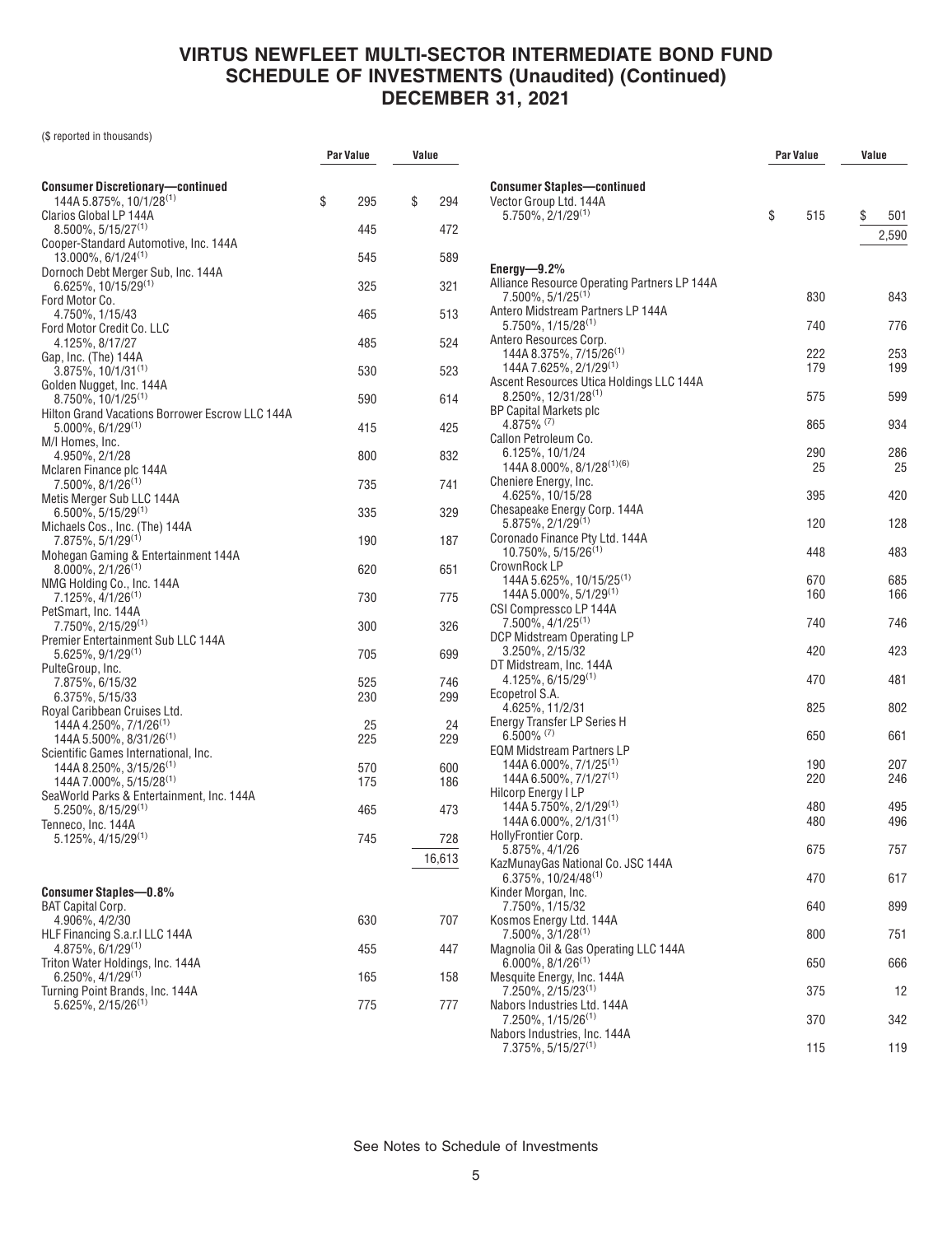(\$ reported in thousands)

|                                                                                     | Par Value    | Value        |
|-------------------------------------------------------------------------------------|--------------|--------------|
|                                                                                     |              |              |
| Energy-continued<br>Northriver Midstream Finance LP 144A                            |              |              |
| $5.625\%, 2/15/26^{(1)}$                                                            | \$<br>585    | \$<br>609    |
| Occidental Petroleum Corp.                                                          |              |              |
| 5.500%, 12/1/25<br>3.500%, 8/15/29                                                  | 20<br>340    | 22<br>349    |
| 6.625%, 9/1/30                                                                      | 205          | 254          |
| 6.125%, 1/1/31                                                                      | 830          | 1,009        |
| Odebrecht Oil & Gas Finance Ltd. 144A                                               |              |              |
| $0.000\%$ (1)(5)(7)<br>Parsley Energy LLC 144A                                      | 124          | 1            |
| $4.125\%, 2/15/28^{(1)}$                                                            | 600          | 604          |
| Patterson-UTI Energy, Inc.                                                          |              |              |
| 5.150%, 11/15/29                                                                    | 635          | 644          |
| Pertamina Persero PT 144A<br>$2.300\%$ , $2/9/31^{(1)}$                             | 660          | 629          |
| Petroleos de Venezuela S.A. 144A                                                    |              |              |
| $6.000\%$ , $5/16/24^{(1)(2)}$                                                      | 1,580        | 61           |
| Petroleos Mexicanos                                                                 |              |              |
| 6.500%, 3/13/27                                                                     | 1,365        | 1,456        |
| 5.950%, 1/28/31<br>7.690%, 1/23/50                                                  | 2,010<br>735 | 1,953<br>709 |
| 6.375%, 1/23/45                                                                     | 155          | 135          |
| 6.350%, 2/12/48                                                                     | 525          | 449          |
| Petronas Capital Ltd. 144A                                                          |              |              |
| $3.500\%$ , $4/21/30^{(1)}$<br>Plains All American Pipeline LP                      | 765          | 827          |
| 3.800%, 9/15/30                                                                     | 870          | 909          |
| Rockcliff Energy II LLC 144A                                                        |              |              |
| $5.500\%$ , 10/15/29 <sup>(1)</sup>                                                 | 15           | 15           |
| Saudi Arabian Oil Co. 144A<br>$2.250\%$ , 11/24/30 <sup>(1)</sup>                   | 1,090        | 1,060        |
| Southwestern Energy Co.                                                             |              |              |
| 5.375%, 2/1/29                                                                      | 605          | 640          |
| State Oil Co. of the Azerbaijan Republic RegS<br>$6.950\%$ , 3/18/30 <sup>(3)</sup> | 685          | 825          |
| Transocean, Inc. 144A                                                               |              |              |
| $11.500\%$ , $1/30/27^{(1)}$                                                        | 31           | 30           |
| USA Compression Partners LP                                                         |              |              |
| 6.875%, 4/1/26<br>Venture Global Calcasieu Pass LLC                                 | 400          | 416          |
| 144A 3.875%, 8/15/29 <sup>(1)</sup>                                                 | 50           | 52           |
| 144A 4.125%, 8/15/31 <sup>(1)</sup>                                                 | 480          | 509          |
|                                                                                     |              | 28,684       |
|                                                                                     |              |              |
| Financials-9.0%                                                                     |              |              |
| Acrisure LLC 144A                                                                   |              |              |
| 7.000%, 11/15/25 <sup>(1)</sup><br>Ally Financial, Inc. Series B                    | 780          | 779          |
| $4.700\%$ (7)                                                                       | 1,029        | 1,068        |
| Ascot Group Ltd. 144A                                                               |              |              |
| $4.250\%$ , 12/15/30 <sup>(1)</sup>                                                 | 735          | 756          |
| Banco de Bogota SA 144A<br>$6.250\%$ , 5/12/26 <sup>(1)</sup>                       | 330          | 356          |
| Banco Mercantil del Norte S.A. 144A                                                 |              |              |
| $6.625\%$ (1)(7)                                                                    | 855          | 851          |
| Banco Santander Chile 144A<br>3.177%, 10/26/31(1)(6)                                |              |              |
| Bank of America Corp.                                                               | 785          | 797          |
| 2.482%, 9/21/36                                                                     | 840          | 814          |
| Bank of New York Mellon Corp. (The) Series G                                        |              |              |
| 4.700% (7)                                                                          | 795          | 848          |

|                                                                                      | Par Value |           | Value |           |
|--------------------------------------------------------------------------------------|-----------|-----------|-------|-----------|
|                                                                                      |           |           |       |           |
| Financials-continued                                                                 |           |           |       |           |
| BBVA Bancomer S.A. 144A<br>$5.125\%, 1/18/33^{(1)}$                                  | \$        | 890       | \$    | 913       |
| <b>Blackstone Private Credit Fund 144A</b>                                           |           |           |       |           |
| $2.625\%$ , 12/15/26 <sup>(1)</sup>                                                  |           | 655       |       | 639       |
| Blue Owl Finance LLC 144A                                                            |           |           |       |           |
| $3.125\%$ , 6/10/31 <sup>(1)</sup>                                                   |           | 980       |       | 959       |
| Brighthouse Financial, Inc.                                                          |           |           |       |           |
| 5.625%, 5/15/30<br>BroadStreet Partners, Inc. 144A                                   |           | 663       |       | 791       |
| 5.875%, 4/15/29 <sup>(1)</sup>                                                       |           | 660       |       | 648       |
| Charles Schwab Corp. (The) Series H                                                  |           |           |       |           |
| $4.000\%$ (7)                                                                        |           | 1,035     |       | 1,045     |
| Citadel LP 144A                                                                      |           |           |       |           |
| $4.875\%$ , $1/15/27^{(1)}$<br>Citigroup, Inc. Series W                              |           | 605       |       | 645       |
| 4.000% (7)                                                                           |           | 625       |       | 630       |
| Cobra Acquisition Co. LLC 144A                                                       |           |           |       |           |
| $6.375\%, 11/1/29^{(1)}$                                                             |           | 460       |       | 454       |
| Coinbase Global, Inc. 144A                                                           |           |           |       |           |
| $3.625\%$ , 10/1/31 <sup>(1)</sup><br>Doric Nimrod Air Three Ltd. Pass-Through Trust |           | 495       |       | 455       |
| 2013-1, A 144A                                                                       |           |           |       |           |
| 5.250%, 5/30/23(1)                                                                   |           | 242       |       | 243       |
| Drawbridge Special Opportunities Fund LP 144A                                        |           |           |       |           |
| $3.875\%$ , 2/15/26 <sup>(1)</sup>                                                   |           | 970       |       | 988       |
| Icahn Enterprises LP                                                                 |           |           |       |           |
| 6.250%, 5/15/26<br>5.250%, 5/15/27                                                   |           | 765<br>55 |       | 797<br>57 |
| Intercorp Peru Ltd. 144A                                                             |           |           |       |           |
| $3.875\%$ , $8/15/29^{(1)}$                                                          |           | 740       |       | 720       |
| Itau Unibanco Holding S.A. 144A                                                      |           |           |       |           |
| $3.875\%, 4/15/31^{(1)}$                                                             |           | 775       |       | 744       |
| Jane Street Group 144A                                                               |           |           |       |           |
| $4.500\%$ , 11/15/29 <sup>(1)</sup><br>JPMorgan Chase & Co.                          |           | 230       |       | 232       |
| 1.953%, 2/4/32                                                                       |           | 795       |       | 766       |
| Ladder Capital Finance Holdings LLLP 144A                                            |           |           |       |           |
| $4.250\%$ , $2/1/27^{(1)}$                                                           |           | 425       |       | 428       |
| Liberty Mutual Group, Inc. 144A                                                      |           |           |       |           |
| 4.125%, 12/15/51(1)<br>Lincoln National Corp. (3 month LIBOR + 2.040%)               |           | 685       |       | 683       |
| $2.172\%$ , 4/20/67 <sup>(4)</sup>                                                   |           | 870       |       | 746       |
| MetLife, Inc. Series G                                                               |           |           |       |           |
| $3.850\%$ (7)                                                                        |           | 875       |       | 892       |
| Midcap Financial Issuer Trust 144A                                                   |           |           |       |           |
| $6.500\%$ , 5/1/28 <sup>(1)</sup><br>Navient Corp.                                   |           | 695       |       | 724       |
| 5.500%, 3/15/29                                                                      |           | 75        |       | 75        |
| OneMain Finance Corp.                                                                |           |           |       |           |
| 7.125%, 3/15/26                                                                      |           | 670       |       | 764       |
| Prospect Capital Corp.<br>3.706%, 1/22/26                                            |           |           |       | 992       |
| Prudential Financial, Inc.                                                           |           | 975       |       |           |
| 5.875%, 9/15/42                                                                      |           | 485       |       | 496       |
| 5.625%, 6/15/43                                                                      |           | 450       |       | 468       |
| Santander Holdings USA, Inc.                                                         |           |           |       |           |
| 4.400%, 7/13/27                                                                      |           | 700       |       | 767       |
| Synovus Financial Corp.<br>5.900%, 2/7/29                                            |           | 437       |       | 467       |
| Texas Capital Bancshares, Inc.                                                       |           |           |       |           |
| 4.000%, 5/6/31                                                                       |           | 985       |       | 1,018     |
|                                                                                      |           |           |       |           |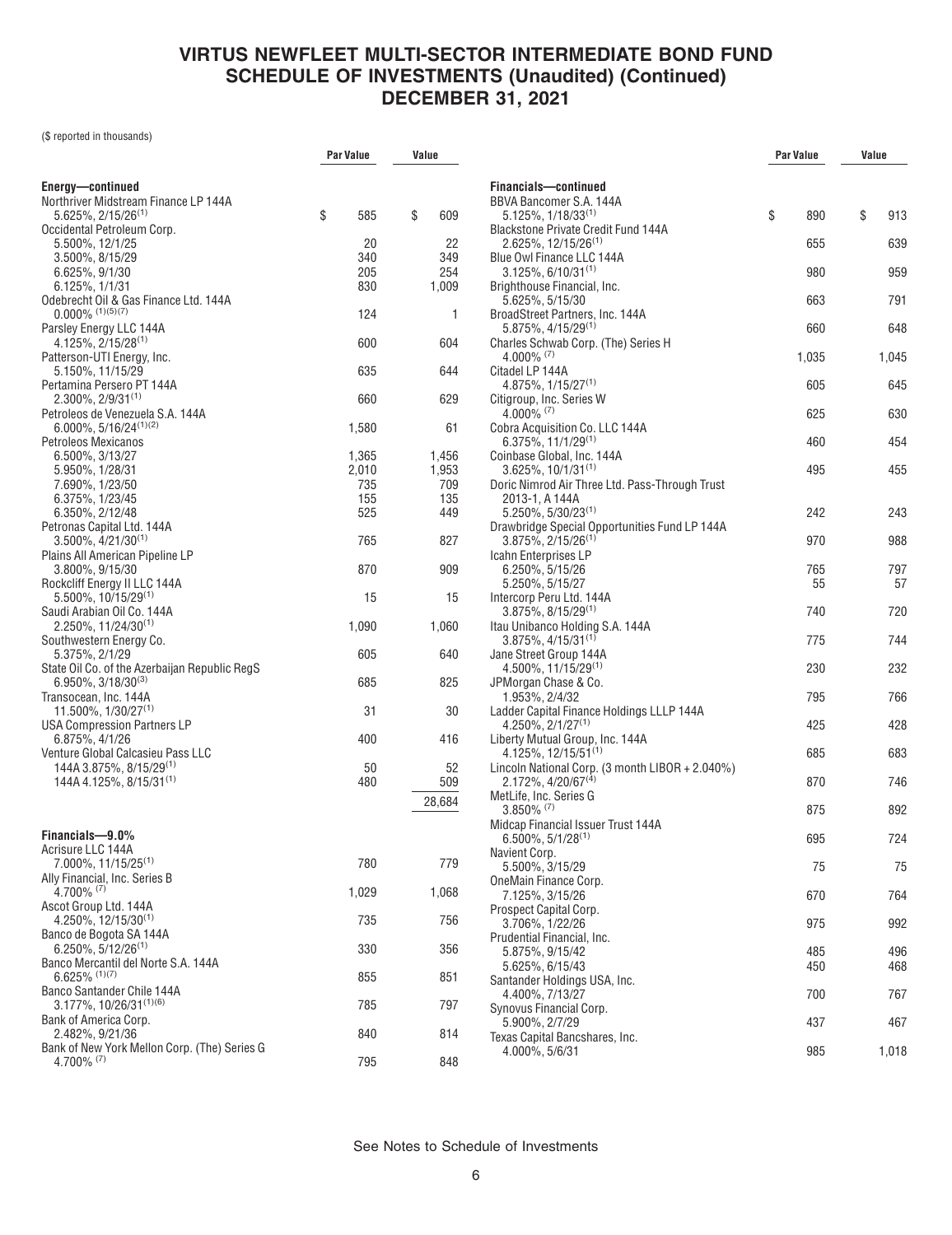(\$ reported in thousands)

|                                                                            | Par Value   | Value       |  |
|----------------------------------------------------------------------------|-------------|-------------|--|
|                                                                            |             |             |  |
| Financials-continued<br>Wells Fargo & Co. Series BB                        |             |             |  |
| $3.900\%$ (7)                                                              | \$<br>1,295 | \$<br>1,331 |  |
|                                                                            |             | 27,846      |  |
|                                                                            |             |             |  |
| Health Care-3.0%                                                           |             |             |  |
| Akumin, Inc. 144A<br>$7.000\%$ , 11/1/25 <sup>(1)</sup>                    | 655         | 623         |  |
| Avantor Funding, Inc. 144A                                                 |             |             |  |
| $3.875\%, 11/1/29^{(1)}$                                                   | 95          | 96          |  |
| Bausch Health Americas, Inc. 144A                                          |             |             |  |
| 8.500%, 1/31/27 <sup>(1)</sup><br>Bausch Health Cos., Inc. 144A            | 315         | 331         |  |
| $7.000\%$ , 1/15/28 <sup>(1)</sup>                                         | 455         | 453         |  |
| Cheplapharm Arzneimittel GmbH 144A                                         |             |             |  |
| $5.500\%$ , 1/15/28 <sup>(1)</sup><br>Community Health Systems, Inc.       | 700         | 709         |  |
| 144A 6.625%, 2/15/25 <sup>(1)</sup>                                        | 375         | 388         |  |
| 144A 6.875%, 4/15/29 <sup>(1)</sup>                                        | 65          | 66          |  |
| 144A 6.125%, 4/1/30 <sup>(1)</sup><br>144A 4.750%, 2/15/31 <sup>(1)</sup>  | 65          | 64          |  |
| DaVita, Inc. 144A                                                          | 640         | 646         |  |
| $4.625\%, 6/1/30^{(1)}$                                                    | 550         | 563         |  |
| Encompass Health Corp.                                                     |             |             |  |
| 4.500%, 2/1/28<br>Endo Luxembourg Finance Co. I S.a.r.l. 144A              | 475         | 489         |  |
| $6.125\%, 4/1/29^{(1)}$                                                    | 320         | 314         |  |
| Illumina, Inc.                                                             |             |             |  |
| 2.550%, 3/23/31<br>Lannett Co., Inc. 144A                                  | 460         | 460         |  |
| 7.750%, 4/15/26(1)                                                         | 190         | 146         |  |
| Legacy LifePoint Health LLC                                                |             |             |  |
| 144A 6.750%, 4/15/25 <sup>(1)</sup><br>144A 4.375%, 2/15/27 <sup>(1)</sup> | 320<br>305  | 334<br>307  |  |
| Mozart Debt Merger Sub, Inc.                                               |             |             |  |
| 144A 3.875%, 4/1/29 <sup>(1)</sup>                                         | 130         | 130         |  |
| 144A 5.250%, 10/1/29 <sup>(1)</sup>                                        | 35          | 36          |  |
| Option Care Health, Inc. 144A<br>$4.375\%$ , 10/31/29 <sup>(1)</sup>       | 5           | 5           |  |
| Ortho-Clinical Diagnostics, Inc.                                           |             |             |  |
| 144A 7.375%, 6/1/25 <sup>(1)</sup>                                         | 222         | 234         |  |
| 144A 7.250%, 2/1/28(1)<br>Par Pharmaceutical, Inc. 144A                    | 66          | 71          |  |
| 7.500%, 4/1/27 <sup>(1)</sup>                                              | 335         | 342         |  |
| Prime Healthcare Services, Inc. 144A                                       |             |             |  |
| 7.250%, 11/1/25 <sup>(1)</sup><br>Surgery Center Holdings, Inc.            | 75          | 80          |  |
| 144A 6.750%, 7/1/25 <sup>(1)</sup>                                         | 670         | 675         |  |
| 144A 10.000%, 4/15/27 <sup>(1)</sup>                                       | 290         | 308         |  |
| Team Health Holdings, Inc. 144A<br>$6.375\%, 2/1/25^{(1)(6)}$              |             |             |  |
| Tenet Healthcare Corp. 144A                                                | 505         | 475         |  |
| 7.500%, 4/1/25 <sup>(1)</sup>                                              | 65          | 68          |  |
| Teva Pharmaceutical Finance Netherlands III B.V.                           |             |             |  |
| 3.150%, 10/1/26<br>Universal Health Services, Inc. 144A                    | 530         | 498         |  |
| $2.650\%$ . $1/15/32^{(1)}$                                                | 555         | 545         |  |
|                                                                            |             | 9,456       |  |
|                                                                            |             |             |  |

|                                                                                         | Par Value |            | Value |            |
|-----------------------------------------------------------------------------------------|-----------|------------|-------|------------|
| Industrials-4.1%                                                                        |           |            |       |            |
| Alaska Airlines Pass-Through Trust 144A                                                 |           |            |       |            |
| $4.800\%$ , $8/15/27^{(1)}$<br>Allied Universal Holdco LLC 144A                         | \$        | 834        | \$    | 911        |
| $6.000\%$ , $6/1/29^{(1)}$                                                              |           | 200        |       | 195        |
| American Airlines Group, Inc. 144A                                                      |           |            |       |            |
| $5.000\%$ , 6/1/22 <sup>(1)</sup>                                                       |           | 465        |       | 466        |
| American Airlines, Inc. 144A<br>11.750%, 7/15/25 <sup>(1)</sup>                         |           | 785        |       | 968        |
| Ashtead Capital, Inc. 144A                                                              |           |            |       |            |
| $4.375\%$ , $8/15/27^{(1)}$                                                             |           | 870        |       | 901        |
| Aviation Capital Group LLC 144A<br>$3.500\%$ , 11/1/27 <sup>(1)</sup>                   |           | 705        |       | 723        |
| Avolon Holdings Funding Ltd. 144A                                                       |           |            |       |            |
| $4.375\%$ , 5/1/26 <sup>(1)</sup>                                                       |           | 597        |       | 639        |
| BCPE Ulysses Intermediate, Inc. PIK 144A<br>7.750%, 4/1/27(1)(8)                        |           | 645        |       | 637        |
| BlueLinx Holdings, Inc. 144A                                                            |           |            |       |            |
| 6.000%, 11/15/29(1)                                                                     |           | 325        |       | 323        |
| Boeing Co. (The)                                                                        |           |            |       |            |
| 5.150%, 5/1/30<br>3.750%, 2/1/50                                                        |           | 295<br>450 |       | 344<br>468 |
| 5.930%, 5/1/60                                                                          |           | 220        |       | 305        |
| Bombardier, Inc. 144A                                                                   |           |            |       |            |
| $6.000\%$ , 2/15/28 <sup>(1)</sup><br>British Airways Pass-Through Trust 2021-1, A 144A |           | 225        |       | 226        |
| $2.900\%$ , 3/15/35 <sup>(1)</sup>                                                      |           | 695        |       | 692        |
| Cleaver-Brooks, Inc. 144A                                                               |           |            |       |            |
| 7.875%, 3/1/23 <sup>(1)(6)</sup><br>CoStar Group, Inc. 144A                             |           | 655        |       | 640        |
| $2.800\%$ , 7/15/30 <sup>(1)</sup>                                                      |           | 780        |       | 780        |
| CP Atlas Buyer, Inc. 144A                                                               |           |            |       |            |
| 7.000%, 12/1/28(1)<br>Deluxe Corp. 144A                                                 |           | 785        |       | 781        |
| $8.000\%$ , 6/1/29 <sup>(1)</sup>                                                       |           | 245        |       | 256        |
| Hertz Corp. (The)                                                                       |           |            |       |            |
| $144A$ 4.625%, 12/1/26 <sup>(1)</sup>                                                   |           | 15<br>65   |       | 15<br>65   |
| $144A 5.000\%$ , $12/1/29^{(1)}$<br>OT Merger Corp. 144A                                |           |            |       |            |
| 7.875%, 10/15/29 <sup>(1)</sup>                                                         |           | 230        |       | 226        |
| Seaspan Corp. 144A                                                                      |           |            |       |            |
| $5.500\%$ , $8/1/29^{(1)}$<br>Standard Industries, Inc. 144A                            |           | 55         |       | 56         |
| $4.375\%, 7/15/30^{(1)}$                                                                |           | 495        |       | 505        |
| Titan Acquisition Ltd. 144A                                                             |           |            |       |            |
| 7.750%, 4/15/26 <sup>(1)</sup><br>TransDigm, Inc.                                       |           | 638        |       | 648        |
| 5.500%, 11/15/27                                                                        |           | 305        |       | 314        |
| United Airlines, Inc.                                                                   |           |            |       |            |
| 144A 4.375%, 4/15/26 <sup>(1)</sup><br>144A 4.625%, 4/15/29 <sup>(1)</sup>              |           | 65<br>65   |       | 68<br>67   |
| Vertiv Group Corp. 144A                                                                 |           |            |       |            |
| 4.125%. 11/15/28 <sup>(1)</sup>                                                         |           | 475        |       | 480        |
|                                                                                         |           |            |       | 12,699     |
|                                                                                         |           |            |       |            |
| Information Technology-2.0%                                                             |           |            |       |            |
| <b>CDW LLC</b><br>3.569%, 12/1/31                                                       |           | 682        |       | 709        |
| Consensus Cloud Solutions, Inc.                                                         |           |            |       |            |
| 144A 6.000%, 10/15/26 <sup>(1)</sup><br>144A 6.500%, 10/15/28 <sup>(1)</sup>            |           | 105<br>155 |       | 109<br>162 |
|                                                                                         |           |            |       |            |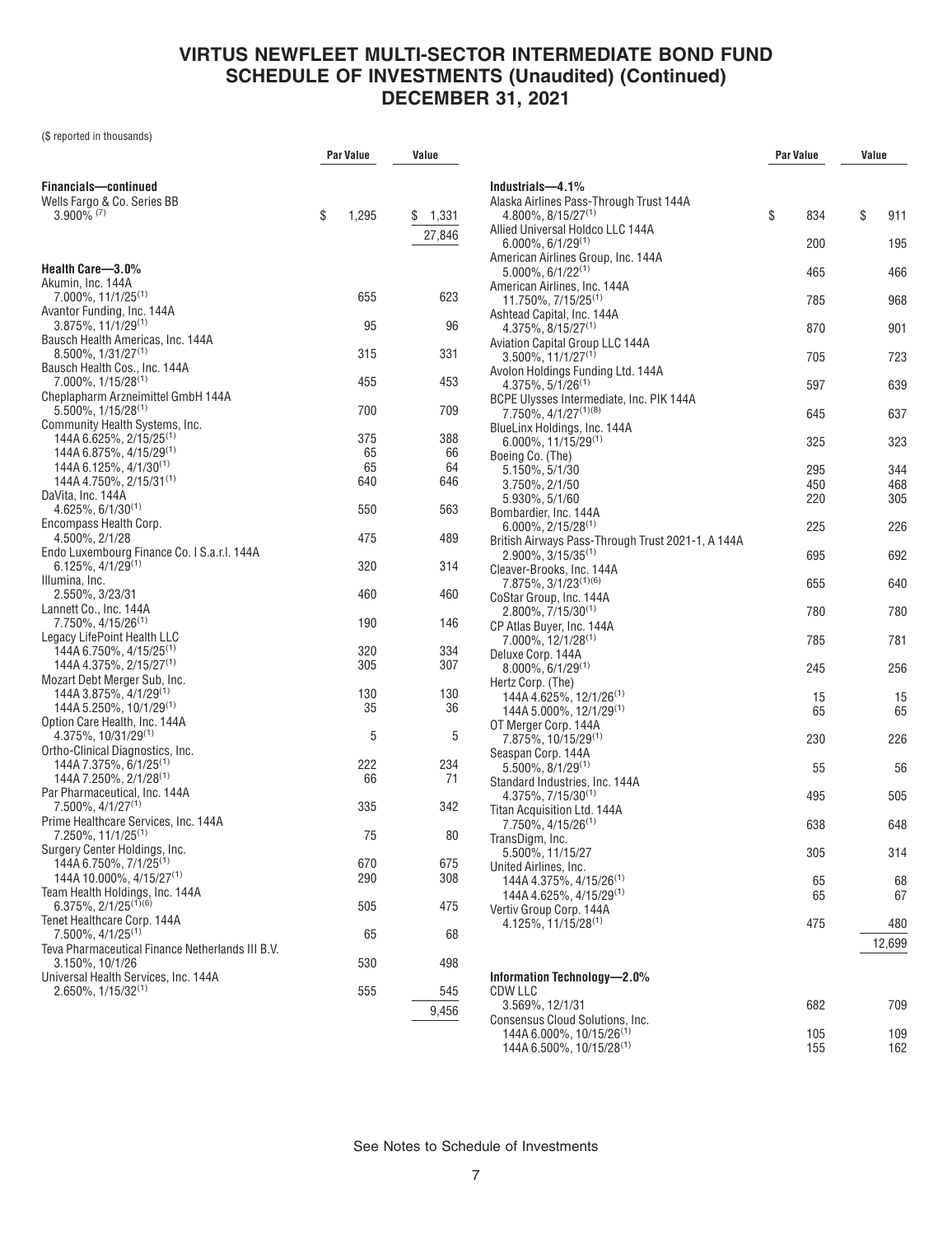(\$ reported in thousands)

|                                                                                    | Par Value  | Value      |  |
|------------------------------------------------------------------------------------|------------|------------|--|
| Information Technology-continued                                                   |            |            |  |
| Dell International LLC<br>8.100%, 7/15/36                                          | \$<br>160  | \$<br>243  |  |
| Kyndryl Holdings, Inc. 144A                                                        |            |            |  |
| $3.150\%$ , 10/15/31 <sup>(1)</sup><br>MicroStrategy, Inc. 144A                    | 795        | 771        |  |
| $6.125\%, 6/15/28^{(1)(6)}$                                                        | 325        | 326        |  |
| NCR Corp. 144A<br>$5.125\%$ , $4/15/29$ <sup>(1)</sup>                             | 565        | 585        |  |
| Plantronics, Inc. 144A<br>4.750%, 3/1/29(1)(6)                                     | 610        | 582        |  |
| Rocket Software, Inc. 144A<br>6.500%, 2/15/29(1)                                   | 590        | 576        |  |
| Science Applications International Corp. 144A<br>$4.875\%, 4/1/28^{(1)}$           | 995        | 1,020      |  |
| TD SYNNEX Corp. 144A                                                               |            |            |  |
| $2.375\%$ , $8/9/28^{(1)}$                                                         | 1,035      | 1,005      |  |
|                                                                                    |            | 6,088      |  |
| Materials-3.0%                                                                     |            |            |  |
| ARD Finance S.A. PIK 144A<br>$6.500\%$ , 6/30/27 <sup>(1)(8)</sup>                 | 1,160      | 1,195      |  |
| Chemours Co. (The) 144A                                                            |            |            |  |
| $5.750\%$ . 11/15/28 <sup>(1)</sup><br>Cleveland-Cliffs, Inc. 144A                 | 595        | 623        |  |
| $6.750\%$ , 3/15/26 <sup>(1)</sup>                                                 | 740        | 783        |  |
| Eldorado Gold Corp. 144A<br>$6.250\%$ , $9/1/29^{(1)}$                             | 565        | 575        |  |
| Freeport-McMoRan, Inc.<br>5.450%, 3/15/43                                          | 625        | 786        |  |
| Glatfelter Corp. 144A<br>$4.750\%$ , 11/15/29 <sup>(1)</sup>                       | 370        | 382        |  |
| Inversiones CMPC S.A. 144A                                                         |            |            |  |
| $3.850\%$ , $1/13/30^{(1)}$<br>LSB Industries, Inc. 144A                           | 700        | 730        |  |
| $6.250\%$ , 10/15/28 <sup>(1)</sup><br>Mauser Packaging Solutions Holding Co. 144A | 55         | 57         |  |
| 7.250%, 4/15/25 <sup>(1)</sup>                                                     | 480        | 481        |  |
| New Enterprise Stone & Lime Co., Inc. 144A<br>$9.750\%$ , $7/15/28^{(1)}$          | 301        | 322        |  |
| Suzano Austria GmbH<br>2.500%, 9/15/28                                             | 335        | 323        |  |
| Taseko Mines Ltd. 144A                                                             |            |            |  |
| 7.000%, 2/15/26 <sup>(1)</sup><br>Teck Resources Ltd.                              | 875        | 910        |  |
| 6.125%, 10/1/35<br>Trident TPI Holdings, Inc.                                      | 510        | 661        |  |
| 144A 9.250%, 8/1/24 <sup>(1)</sup>                                                 | 730        | 763        |  |
| 144A 6.625%, 11/1/25 <sup>(1)</sup><br>WR Grace Holdings LLC 144A                  | 446        | 447        |  |
| $5.625\%$ , $8/15/29^{(1)}$                                                        | 225        | 230        |  |
|                                                                                    |            | 9,268      |  |
| Real Estate-1.7%                                                                   |            |            |  |
| EPR Properties<br>3.600%, 11/15/31                                                 | 475        | 470        |  |
| <b>GLP Capital LP</b>                                                              |            |            |  |
| 5.750%, 6/1/28<br>5.300%, 1/15/29                                                  | 229<br>336 | 264<br>381 |  |
| 3.250%, 1/15/32                                                                    | 81         | 81         |  |

|                                                                                            | Par Value | Value     |
|--------------------------------------------------------------------------------------------|-----------|-----------|
|                                                                                            |           |           |
| <b>Real Estate-continued</b><br><b>Kite Realty Group Trust</b>                             |           |           |
| 4.750%, 9/15/30                                                                            | \$<br>840 | \$<br>929 |
| <b>Office Properties Income Trust</b>                                                      |           |           |
| 4.500%, 2/1/25                                                                             | 900       | 949       |
| <b>Ontario Teachers' Cadillac Fairview Properties Trust</b><br>144A                        |           |           |
| $2.500\%$ , 10/15/31 <sup>(1)</sup>                                                        | 518       | 516       |
| Phillips Edison Grocery Center Operating Partnership I                                     |           |           |
| LP<br>2.625%, 11/15/31                                                                     |           |           |
| <b>Service Properties Trust</b>                                                            | 845       | 822       |
| 4.950%, 2/15/27                                                                            | 900       | 873       |
|                                                                                            |           | 5,285     |
|                                                                                            |           |           |
| Utilities—1.3%                                                                             |           |           |
| <b>CMS Energy Corp.</b><br>4.750%, 6/1/50                                                  | 860       | 935       |
| Eskom Holdings SOC Ltd. 144A                                                               |           |           |
| 7.125%, 2/11/25 <sup>(1)</sup>                                                             | 975       | 1,007     |
| Ferrellgas LP                                                                              | 150       | 145       |
| 144A 5.375%, 4/1/26 <sup>(1)</sup><br>144A 5.875%, 4/1/29 <sup>(1)</sup>                   | 170       | 163       |
| PG&E Corp.                                                                                 |           |           |
| 5.250%, 7/1/30                                                                             | 495       | 519       |
| Southern Co. (The) Series 21-A<br>3.750%, 9/15/51                                          | 877       | 877       |
| Texas Competitive Electric Holdings Co. 144A                                               |           |           |
| 11.500%, 10/1/49(1)(5)                                                                     | 375       |           |
| Vistra Corp. 144A<br>$8.000\%$ , 10/15/26 <sup>(1)(7)</sup>                                | 455       | 481       |
|                                                                                            |           | 4,127     |
|                                                                                            |           |           |
| <b>TOTAL CORPORATE BONDS AND NOTES</b><br>(Identified Cost \$131,204)                      |           | 133,262   |
|                                                                                            |           |           |
| LEVERAGED LOANS-21.3%                                                                      |           |           |
| Aerospace-1.1%                                                                             |           |           |
| Air Canada (3 month LIBOR + 3.500%)                                                        |           |           |
| 4.250%, 8/11/28(4)                                                                         | 118       | 118       |
| Amentum Government Services Holdings LLC Tranche<br>2, First Lien (3 month LIBOR + 4.750%) |           |           |
| $5.500\%$ , $1/29/27^{(4)}$                                                                | 531       | 530       |
| American Airlines, Inc. Tranche B-1 (3 month LIBOR +                                       |           |           |
| 4.750%)<br>5.500%, 4/20/28(4)                                                              | 120       | 124       |
| Brown Group Holding LLC Tranche B (3 month LIBOR +                                         |           |           |
| $2.750\%)$                                                                                 |           |           |
| $3.000\%$ , 6/7/28 <sup>(4)</sup><br>KKR Apple Bidco LLC                                   | 581       | 580       |
| (1 month LIBOR + 3.000%)                                                                   |           |           |
| $3.500\%$ , $9/22/28^{(4)}$                                                                | 385       | 383       |
| Second Lien (1 month LIBOR + 5.750%)                                                       |           |           |
| 6.250%, 9/21/29(4)<br>Mileage Plus Holdings, LLC (3 month LIBOR + 5.250%)                  | 35        | 35        |
| $6.250\%, 6/21/27^{(4)}$                                                                   | 695       | 732       |
| TransDigm, Inc.                                                                            |           |           |
| Tranche E (1 month LIBOR + 2.250%)<br>$2.354\%, 5/30/25^{(4)}$                             | 455       | 448       |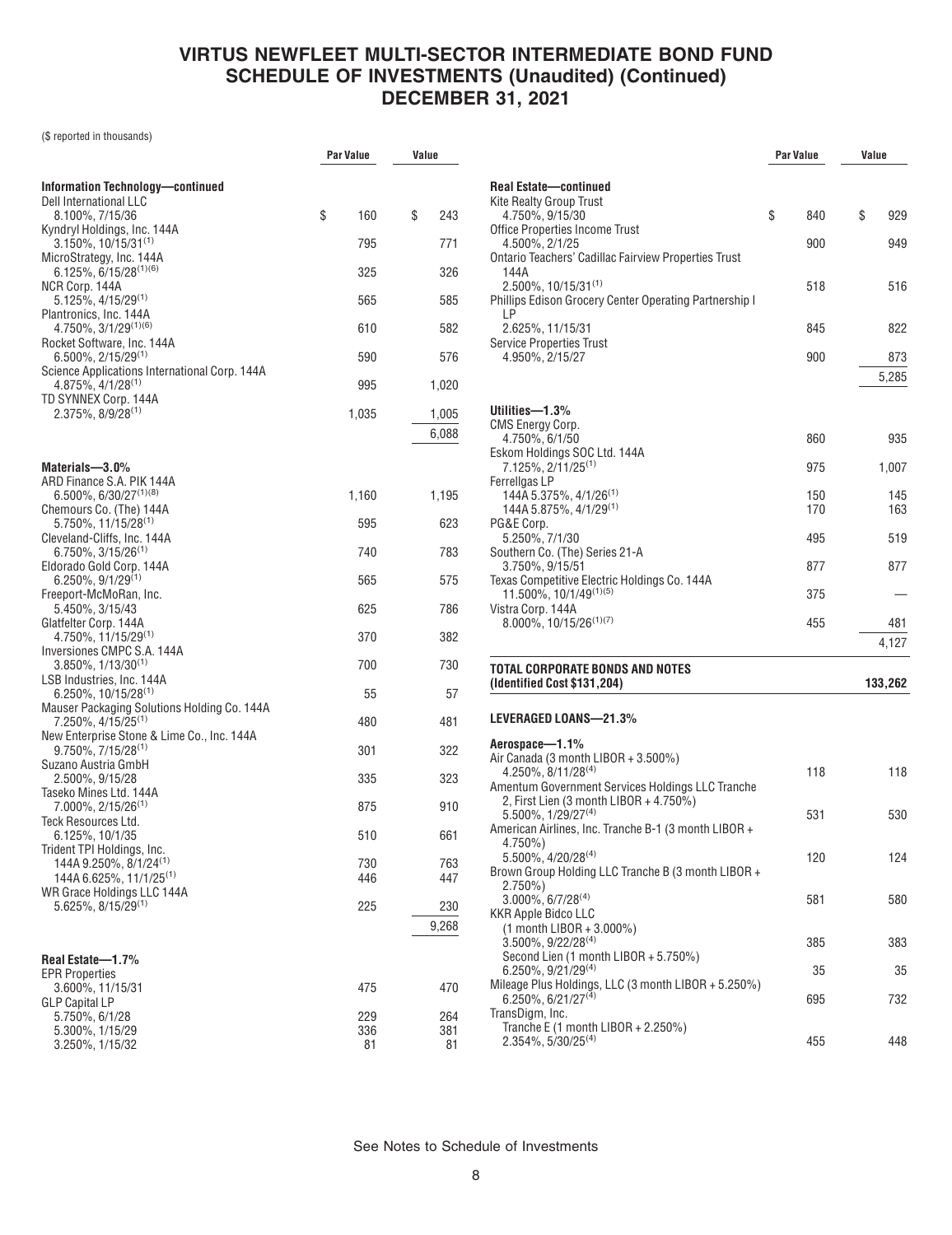(\$ reported in thousands)

|                                                                                                                                                                                                                    | <b>Par Value</b> | Value            |
|--------------------------------------------------------------------------------------------------------------------------------------------------------------------------------------------------------------------|------------------|------------------|
|                                                                                                                                                                                                                    |                  |                  |
| Aerospace—continued<br>Tranche F (1 month LIBOR + 2.250%)<br>$2.354\%, 12/9/25^{(4)}$<br>United AirLines, Inc. Tranche B (3 month LIBOR +                                                                          | \$<br>223        | \$<br>219        |
| 3.750%)                                                                                                                                                                                                            |                  |                  |
| 4.500%, 4/21/28(4)                                                                                                                                                                                                 | 258              | 259              |
|                                                                                                                                                                                                                    |                  | 3,428            |
| Chemicals-1.0%<br>ARC Falcon I, Inc. Second Lien (3 month LIBOR +<br>$7.000\%$ )                                                                                                                                   |                  |                  |
| 7.500%, 9/30/29 <sup>(4)</sup><br>Aruba Investments Holdings LLC First Lien (6 month<br>$LIBOR + 4.000\%)$                                                                                                         | 330              | 325              |
| 4.750%, 11/24/27(4)<br>CPC Acquisition Corp. First Lien (3 month LIBOR +<br>3.750%)                                                                                                                                | 307              | 307              |
| 4.500%, 12/29/27 <sup>(4)</sup><br>Herens Holdco S.a.r.l. Tranche B (6 month LIBOR +<br>$4.000\%$                                                                                                                  | 496              | 489              |
| $4.750\%$ , $7/3/28^{(4)}$<br>Ineos U.S. Finance LLC 2024 (3 month LIBOR +<br>$2.000\%$ )                                                                                                                          | 592              | 591              |
| 2.090%, 4/1/24(4)                                                                                                                                                                                                  | 710              | 706              |
| Innophos Holdings, Inc. (1 month LIBOR + 3.750%)<br>3.854%, 2/5/27(4)                                                                                                                                              | 393              | 391              |
| Starfruit Finco B.V. (1 month LIBOR + 3.000%)<br>$3.102\%$ , $10/1/25^{(4)}$                                                                                                                                       | 258              | 257              |
|                                                                                                                                                                                                                    |                  | 3,066            |
| <b>Consumer Durables-0.1%</b><br>Madison Safety & Flow LLC<br>(3 month LIBOR + 3.750%)<br>$0.000\%$ , 12/14/28 <sup>(4)(9)</sup><br>Second Lien (3 month LIBOR + 6.750%)<br>$0.000\%$ , 12/14/29 <sup>(4)(9)</sup> | 75<br>160        | 75<br>160<br>235 |
| Consumer Non-Durables-0.6%                                                                                                                                                                                         |                  |                  |
| Davis Standard LLC (3 month LIBOR + 5.750%)<br>$0.000\%$ , 12/11/28 <sup>(4)(9)</sup>                                                                                                                              | 315              | 306              |
| Diamond BC B.V. Tranche B (3 month LIBOR + 3.000%)<br>$3.500\%$ , $9/29/28^{(4)}$                                                                                                                                  | 475              | 473              |
| Parfums Holding Co., Inc. First Lien (1 month LIBOR +<br>4.000%)                                                                                                                                                   |                  |                  |
| 4.104%, 6/30/24(4)<br>ZEP, Inc. First Lien (12 month LIBOR + 4.000%)                                                                                                                                               | 846              | 843              |
| $5.000\%$ , $8/12/24^{(4)}$                                                                                                                                                                                        | 262              | 255              |
|                                                                                                                                                                                                                    |                  | 1,877            |
| Energy $-0.8\%$<br>Citgo Petroleum Corp. 2019, Tranche B (3 month<br>$LIBOR + 6.250\%)$                                                                                                                            |                  |                  |
| 7.250%, 3/28/24 <sup>(4)</sup><br>Hamilton Projects Acquiror LLC (3 month LIBOR +                                                                                                                                  | 319              | 318              |
| 4.500%)<br>5.500%, 6/17/27 <sup>(4)</sup><br>Medallion Midland Acquisition LP (1 month LIBOR +                                                                                                                     | 478              | 477              |
| $3.750\%$<br>4.500%, 10/18/28(4)                                                                                                                                                                                   | 496              | 494              |

|                                                                                                                                                                                          | Par Value |     | Value |              |
|------------------------------------------------------------------------------------------------------------------------------------------------------------------------------------------|-----------|-----|-------|--------------|
| Energy-continued<br>Oryx Midstream Services Permian Basin LLC Tranche B<br>(3 month LIBOR + 3.250%)<br>$3.750\%$ , $10/5/28^{(4)}$<br>Traverse Midstream Partners LLC (3 month Term SOFR | \$        | 485 | \$    | 481          |
| $+4.250\%$<br>$5.250\%$ , 9/27/24 <sup>(4)</sup>                                                                                                                                         |           | 795 |       | 791<br>2,561 |
|                                                                                                                                                                                          |           |     |       |              |
| Financial-0.8%<br>Asurion LLC                                                                                                                                                            |           |     |       |              |
| Tranche B-3, Second Lien (1 month LIBOR +<br>$5.250\%$                                                                                                                                   |           |     |       |              |
| $5.354\%$ , $1/31/28^{(4)}$<br>Tranche B-4 (1 month LIBOR + $5.250\%$ )                                                                                                                  |           | 360 |       | 361          |
| 5.354%, 1/20/29(4)                                                                                                                                                                       |           | 150 |       | 149          |
| Tranche B-9 (1 month LIBOR + 3.250%)<br>$3.354\%, 7/31/27^{(4)}$<br>Blackhawk Network Holdings, Inc. First Lien (1 month                                                                 |           | 676 |       | 671          |
| $LIBOR + 3.000\%)$<br>3.104%, 6/15/25 <sup>(4)</sup>                                                                                                                                     |           | 319 |       | 317          |
| Citadel Securities LP 2021 (3 month LIBOR + 2.500%)<br>$2.604\%, 2/2/28^{(4)}$<br>Deerfield Dakota Holding LLC First Lien (1 month                                                       |           | 730 |       | 724          |
| $LIBOR + 3.750\%)$<br>$4.750\%$ , $4/9/27^{(4)}$                                                                                                                                         |           | 379 |       | 380<br>2,602 |
| Food / Tobacco-0.5%                                                                                                                                                                      |           |     |       |              |
| H-Food Holdings LLC (1 month LIBOR + 3.688%)<br>$3.792\%$ , 5/23/25 <sup>(4)</sup><br>Shearer's Foods LLC First Lien (1 month LIBOR +                                                    |           | 340 |       | 338          |
| $3.500\%$ )<br>$4.250\%$ , 9/23/27 <sup>(4)</sup><br>Triton Water Holdings, Inc. First Lien (3 month LIBOR +                                                                             |           | 668 |       | 665          |
| $3.500\%$<br>4.000%, 3/31/28 <sup>(4)</sup>                                                                                                                                              |           | 497 |       | 491<br>1,494 |
|                                                                                                                                                                                          |           |     |       |              |
| <b>Forest Prod / Containers-0.7%</b><br>Anchor Glass Container Corp. 2017 (3 month LIBOR +<br>$2.750\%)$                                                                                 |           |     |       |              |
| $3.750\%$ , $12/7/23^{(4)}$<br>BWay Holding Co. (1 month LIBOR + 3.250%)                                                                                                                 |           | 277 |       | 238          |
| $3.354\%$ , $4/3/24^{(4)}$<br>Klockner Pentaplast of America, Inc. Tranche B (6                                                                                                          |           | 313 |       | 308          |
| month LIBOR + $4.750\%$ )<br>$5.250\%$ , $2/12/26^{(4)}$<br>Spectrum Holdings III Corp. First Lien (3 month LIBOR                                                                        |           | 660 |       | 641          |
| $+3.250\%$<br>4.250%, 1/31/25 <sup>(4)</sup>                                                                                                                                             |           | 479 |       | 468          |
| TricorBraun, Inc. (3 month LIBOR + 3.250%)<br>$3.750\%$ , $3/3/28^{(4)}$                                                                                                                 |           | 460 |       | 456          |
|                                                                                                                                                                                          |           |     |       | 2,111        |
| Gaming / Leisure-1.4%<br>Caesars Resort Collection LLC Tranche B (1 month<br>$LIBOR + 2.750\%)$                                                                                          |           |     |       |              |
| 2.854%, 12/23/24 <sup>(4)</sup>                                                                                                                                                          |           | 328 |       | 326          |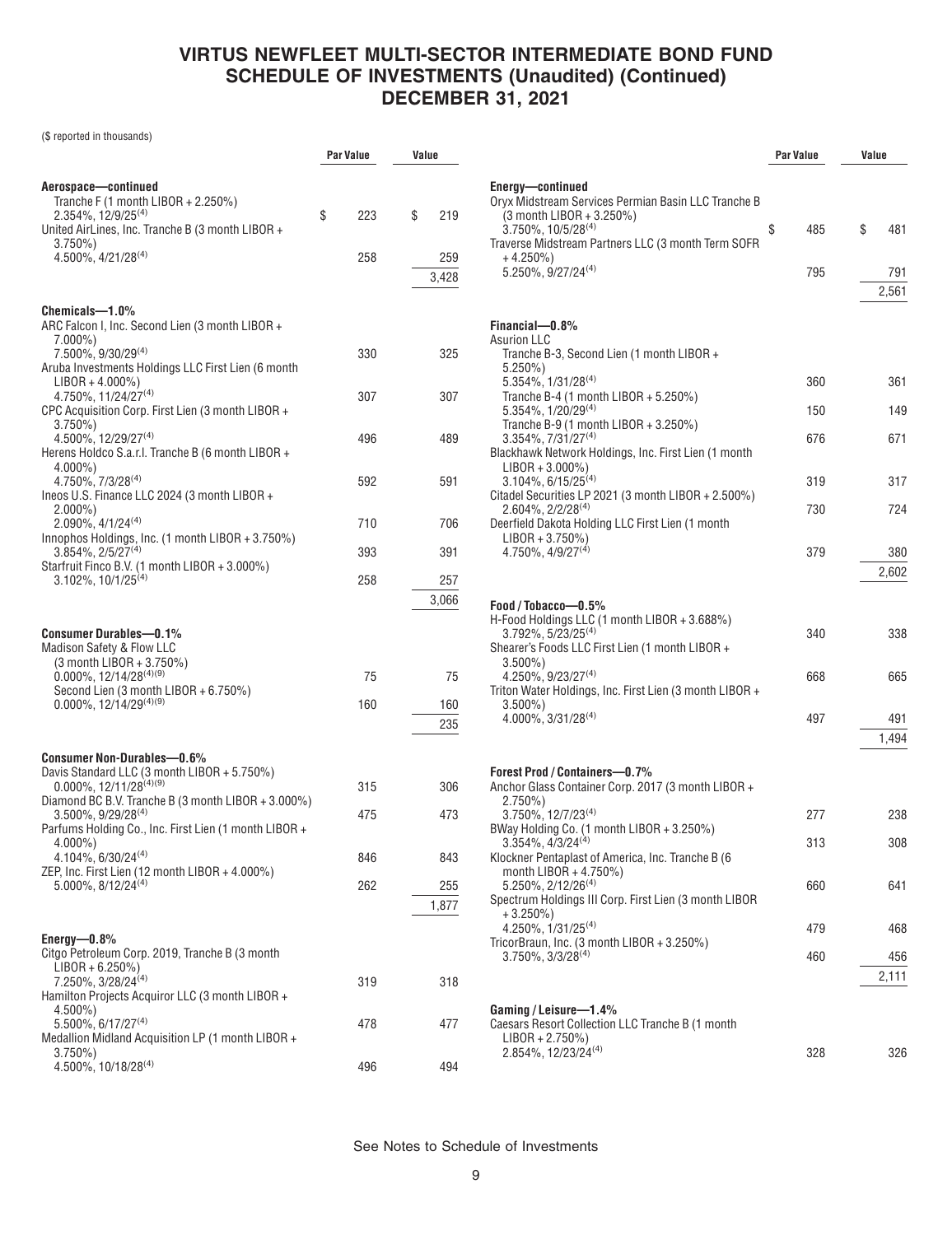(\$ reported in thousands)

|                                                                                           | Par Value | Value     |                             |
|-------------------------------------------------------------------------------------------|-----------|-----------|-----------------------------|
| Gaming / Leisure-continued                                                                |           |           | Health                      |
| Carnival Corp.<br>2021, Tranche B (3 month LIBOR + 3.250%)                                |           |           | <b>LSCS</b><br>0.00         |
| $4.000\%$ , 10/18/28 <sup>(4)</sup>                                                       | \$<br>300 | \$<br>297 | Mamb                        |
| Tranche B (3 month LIBOR + $3.000\%$ )<br>$3.750\%$ , 6/30/25 <sup>(4)</sup>              | 143       | 141       | 4.25<br>Medlin              |
| ECL Entertainment LLC Tranche B (1 month LIBOR +                                          |           |           | 3.75                        |
| 7.500%)<br>$8.250\%$ , 5/1/28 <sup>(4)</sup>                                              | 100       | 101       | One Ca<br>5.50              |
| Hilton Grand Vacations Borrower LLC (1 month LIBOR                                        |           |           | 6.25                        |
| $+3.000\%$                                                                                |           |           | Packa                       |
| $3.500\%$ , $8/2/28^{(4)}$<br>J&J Ventures Gaming LLC (1 month LIBOR + 4.000%)            | 90        | 90        | Lien<br>4.50                |
| 4.750%, 4/26/28 <sup>(4)</sup>                                                            | 464       | 464       | Pearl I                     |
| Landry's Finance Acquisition Co. 2020 (1 month LIBOR                                      |           |           | LIB(                        |
| + 12.000%)<br>13.000%, 10/4/23(4)                                                         | 45        | 48        | 2.85<br>Phoen               |
| Playa Resorts Holding B.V. (1 month LIBOR + 2.750%)                                       |           |           | Trar                        |
| $3.750\%$ , $4/29/24^{(4)}$                                                               | 998       | 970       | 3.35                        |
| Pug LLC<br>Tranche B (1 month LIBOR + $3.500\%$ )                                         |           |           | Trar<br>3.60                |
| 3.604%, 2/12/27 <sup>(4)</sup>                                                            | 637       | 621       | Phoen                       |
| Tranche B-2 (1 month LIBOR + 4.250%)                                                      |           |           | 3.50                        |
| 4.750%, 2/12/27 <sup>(4)</sup><br>Raptor Acquisition Corp. Tranche B (3 month LIBOR +     | 95        | 95        | 4.50                        |
| $4.000\%$                                                                                 |           |           | Pluto A<br>LIB <sub>(</sub> |
| $4.750\%$ , $11/1/26^{(4)}$                                                               | 130       | 130       | 4.17                        |
| Scientific Games International, Inc. Tranche B-5 (1                                       |           |           | Precis                      |
| month LIBOR + $2.750\%$ )<br>$2.854\%, 8/14/24^{(4)}$                                     | 327       | 326       | (3 m<br>3.75                |
| UFC Holdings LLC Tranche B-3 (6 month LIBOR +                                             |           |           | (3 m                        |
| $2.750\%)$                                                                                |           |           | 0.00                        |
| $3.500\%$ , $4/29/26^{(4)}$                                                               | 783       | 779       | Southe<br>LIB(              |
|                                                                                           |           | 4,388     | 5.00                        |
| Health Care-3.7%                                                                          |           |           | <b>Sterige</b>              |
| Accelerated Health Systems LLC (1 month LIBOR +                                           |           |           | 2.75<br>3.25                |
| $3.500\%$ )                                                                               |           |           | Sunsh                       |
| $3.602\%$ , 10/31/25 <sup>(4)</sup><br>AHP Health Partners, Inc. (1 month LIBOR + 3.500%) | 626       | 621       | LIB <sub>(</sub>            |
| $4.000\%$ . $8/24/28^{(4)}$                                                               | 150       | 150       | 4.50<br>Surger              |
| ASP Navigate Acquisition Corp. (3 month LIBOR +                                           |           |           | 3.75                        |
| $4.500\%$ )<br>$5.500\%$ , 10/6/27 <sup>(4)</sup>                                         | 351       | 352       | 4.50                        |
| AthenaHealth, Inc. Tranche B-1 (3 month LIBOR +                                           |           |           | Upstre<br>4.25              |
| 4.250%)                                                                                   |           |           | 4.35                        |
| 4.400%, 2/11/26 <sup>(4)</sup><br>Azalea TopCo, Inc. 2021 (3 month LIBOR + 3.750%)        | 218       | 218       | Viant N                     |
| 4.500%, 7/24/26 <sup>(4)</sup>                                                            | 371       | 370       | $+3.$<br>3.85               |
| Envision Healthcare Corp. (1 month LIBOR + 3.750%)                                        |           |           | Waysta                      |
| 3.854%, 10/10/25 <sup>(4)</sup><br>Gainwell Acquisition Corp. Tranche B (3 month LIBOR +  | 282       | 226       | 4.00                        |
| $4.000\%$ )                                                                               |           |           | 4.09                        |
| 4.750%, 10/1/27(4)                                                                        | 629       | 630       |                             |
| Heartland Dental LLC 2021 (3 month LIBOR + 4.000%)<br>$4.089\%$ , $4/30/25^{(4)}$         | 308       | 308       | Housir                      |
| Hunter Holdco 3 Ltd. First Lien (3 month LIBOR +                                          |           |           | Chario                      |
| 4.250%)                                                                                   |           |           | 3.50                        |
| 4.750%, 8/19/28(4)<br>LifePoint Health, Inc. Tranche B, First Lien (1 month               | 265       | 265       | 4.00<br><b>CP</b> Iris      |
| $LIBOR + 3.750\%)$                                                                        |           |           | 3.75                        |
| 3.852%, 11/16/25 <sup>(4)</sup>                                                           | 563       | 562       | 4.25                        |

|                                                                                                                    | <b>Par Value</b> | Value         |
|--------------------------------------------------------------------------------------------------------------------|------------------|---------------|
|                                                                                                                    |                  |               |
| <b>Health Care-continued</b><br>LSCS Holdings, Inc. (3 month LIBOR + 4.500%)<br>0.000%, 11/23/28 <sup>(4)(9)</sup> |                  |               |
| Mamba Purchaser, Inc. (3 month LIBOR + 3.750%)                                                                     | \$<br>465        | \$<br>465     |
| 4.250%, 10/16/28(4)<br>Medline Borrower LP 2021 (1 month LIBOR + 3.250%)                                           | 170              | 170           |
| $3.750\%$ , 10/23/28 <sup>(4)</sup><br>One Call Corp. Tranche B, First Lien (3 month LIBOR +                       | 140              | 140           |
| $5.500\%$<br>$6.250\%$ , 4/22/27 <sup>(4)</sup><br>Packaging Coordinators Midco, Inc. Tranche B, First             | 856              | 855           |
| Lien (3 month LIBOR $+3.750\%$ )<br>$4.500\%$ , 11/30/27 <sup>(4)</sup>                                            | 577              | 576           |
| Pearl Intermediate Parent LLC First Lien (1 month<br>$LIBOR + 2.750\%)$                                            |                  |               |
| $2.854\%, 2/14/25^{(4)}$<br>Phoenix Guarantor, Inc.                                                                | 593              | 585           |
| Tranche B-1 (1 month LIBOR + 3.250%)<br>$3.354\%$ , $3/5/26^{(4)}$                                                 | 317              | 315           |
| Tranche B-3 (1 month LIBOR + 3.500%)<br>$3.604\%$ , $3/5/26^{(4)}$                                                 | 307              | 305           |
| Phoenix Newco, Inc. First Lien (3 month LIBOR +<br>$3.500\%$                                                       |                  |               |
| 4.500%, 11/15/28(4)<br>Pluto Acquisition I, Inc. 2021, First Lien (3 month                                         | 185              | 185           |
| $LIBOR + 4.000\%)$<br>4.175%, 6/22/26 <sup>(4)</sup><br><b>Precision Medicine Group LLC</b>                        | 368              | 366           |
| (3 month LIBOR + 3.000%)<br>$3.750\%$ , 11/18/27 <sup>(4)</sup>                                                    | 350              | 348           |
| $(3 \text{ month LIBOR} + 3.750\%)$<br>$0.000\%$ , 11/18/27 <sup>(4)(9)</sup>                                      |                  |               |
| Southern Veterinary Partners LLC First Lien (3 month<br>$LIBOR + 4.000\%)$<br>$5.000\%$ , $10/5/27^{(4)}$          | 580              | 581           |
| Sterigenics-Nordion Holdings LLC (3 month LIBOR +<br>$2.750\%$                                                     |                  |               |
| $3.250\%$ , 12/11/26 <sup>(4)</sup><br>Sunshine Luxembourg VII S.a.r.I. Tranche B-3 (3 month                       | 285              | 284           |
| $LIBOR + 3.750\%)$<br>4.500%, 10/1/26 <sup>(4)</sup>                                                               | 283              | 284           |
| Surgery Center Holdings, Inc. 2021 (1 month LIBOR +<br>$3.750\%$                                                   |                  |               |
| $4.500\%$ , $8/31/26^{(4)}$<br>Upstream Newco, Inc. 2021 (1 month LIBOR +<br>$4.250\%$                             | 318              | 317           |
| $4.354\%, 11/20/26^{(4)}$<br>Viant Medical Holdings, Inc. First Lien (1 month LIBOR                                | 353              | 353           |
| $+3.750\%)$<br>3.854%, 7/2/25 <sup>(4)</sup>                                                                       | 1,131            | 1,066         |
| Waystar Technologies, Inc. 2021 (1 month LIBOR +<br>4.000%)                                                        |                  |               |
| 4.090%, 10/22/26 <sup>(4)</sup>                                                                                    | 552              | 551<br>11,448 |
| Housing $-0.5%$                                                                                                    |                  |               |
| Chariot Buyer LLC Tranche B (1 month LIBOR +<br>$3.500\%$                                                          |                  |               |
| 4.000%, 11/3/28(4)<br>CP Iris Holdco I, Inc. First Lien (1 month LIBOR +                                           | 250              | 250           |
| $3.750\%$<br>4.250%, 10/2/28 <sup>(4)</sup>                                                                        | 163              | 163           |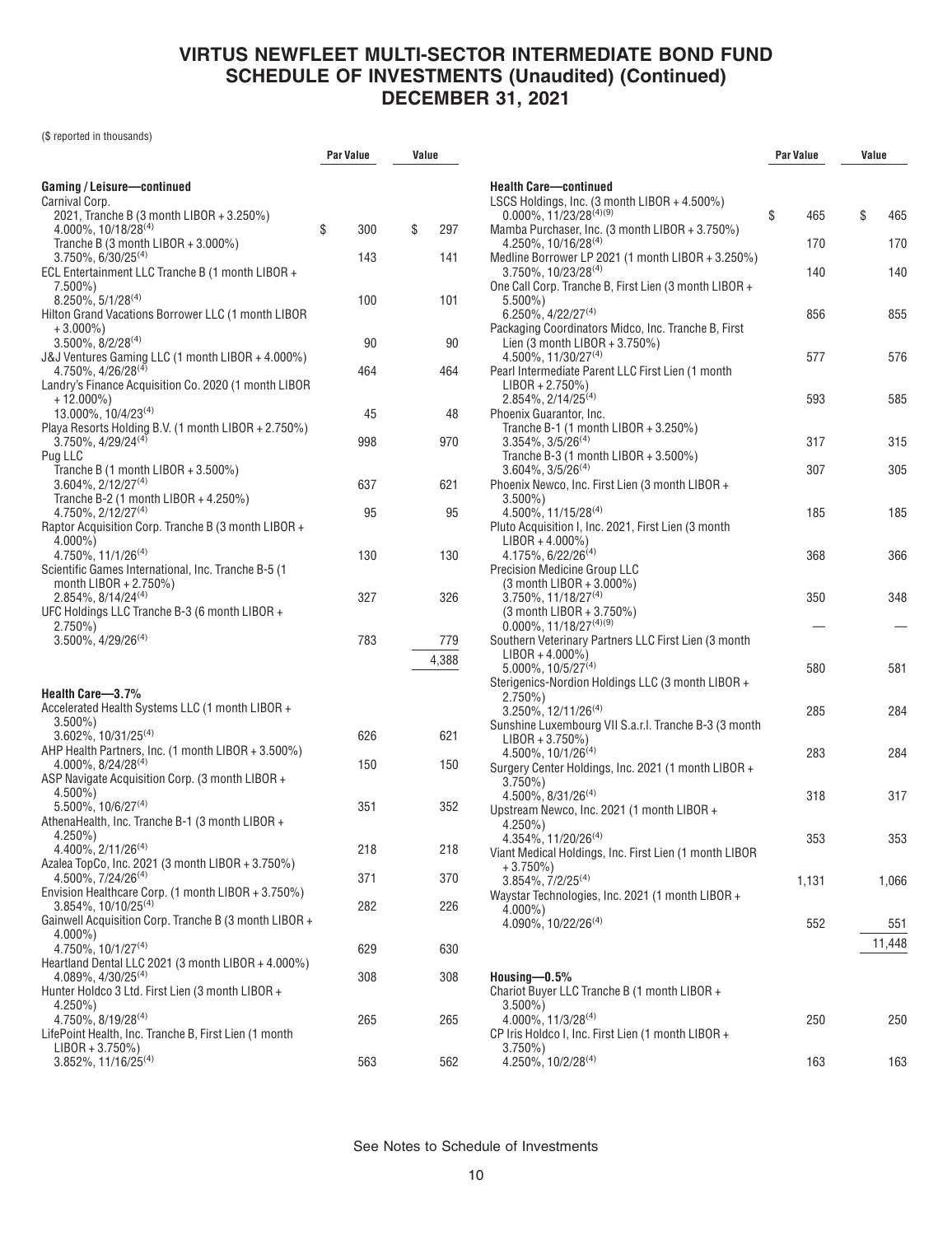(\$ reported in thousands)

|                                                                                                                                                 | Par Value | Value |              |
|-------------------------------------------------------------------------------------------------------------------------------------------------|-----------|-------|--------------|
| Housing-continued<br>DiversiTech Holdings, Inc.                                                                                                 |           |       |              |
| (3 month LIBOR + 4.000%)<br>$0.000\%$ , 12/14/28 <sup>(4)(9)</sup><br>(3 month LIBOR + 4.000%)                                                  | \$<br>278 | \$    | 277          |
| $0.000\%$ , 12/14/28 <sup>(4)(9)</sup><br>Quikrete Holdings, Inc. Tranche B-1 (3 month LIBOR +                                                  |           |       |              |
| $3.000\%$ )<br>$0.000\%$ , 6/11/28 <sup>(4)(9)</sup><br>SRS Distribution, Inc. 2021 (3 month LIBOR + 3.750%)                                    | 605       |       | 603          |
| $4.250\%$ , 6/2/28 <sup>(4)</sup>                                                                                                               | 174       |       | 174<br>1,467 |
| Information Technology-2.8%                                                                                                                     |           |       |              |
| Applied Systems, Inc. Second Lien (3 month LIBOR +<br>$5.500\%$ )                                                                               |           |       |              |
| 6.250%, 9/19/25 <sup>(4)</sup><br>Aston Finco S.a.r.l. First Lien (1 month LIBOR +<br>4.250%)                                                   | 366       |       | 368          |
| 4.352%, 10/9/26 <sup>(4)</sup><br><b>BMC Software</b>                                                                                           | 463       |       | 459          |
| 2021 (3 month LIBOR + 3.750%)<br>3.974%, 10/2/25 <sup>(4)</sup><br>Second Lien (3 month LIBOR + 5.500%)                                         | 594       |       | 590          |
| 6.000%, 2/27/26(4)<br>CCC Intelligent Solutions, Inc. (3 month LIBOR +                                                                          | 130       |       | 131          |
| $2.500\%$<br>3.000%, 9/21/28(4)<br>ConnectWise LLC (3 month LIBOR + 3.500%)                                                                     | 350       |       | 350          |
| 4.000%, 9/29/28(4)<br>Epicor Software Corp. Tranche C (1 month LIBOR +                                                                          | 415       |       | 414          |
| 3.250%)<br>4.000%, 7/30/27(4)<br>Greeneden U.S. Holdings II LLC Tranche B-4 (1 month                                                            | 511       |       | 510          |
| $LIBOR + 4.000\%)$<br>4.750%, 12/1/27 <sup>(4)</sup>                                                                                            | 337       |       | 338          |
| Hyland Software, Inc. 2018 (3 month LIBOR $+ 3.500\%$ )<br>$4.250\%$ , $7/1/24^{(4)}$<br>Infinite Bidco LLC                                     | 805       |       | 807          |
| First Lien (1 month LIBOR + 3.750%)<br>4.250%, 3/2/28 <sup>(4)</sup>                                                                            | 592       |       | 590          |
| Second Lien (1 month LIBOR + 7.000%)<br>7.500%, 3/2/29 <sup>(4)</sup><br>Magenta Buyer LLC First Lien (3 month LIBOR +                          | 225       |       | 225          |
| $5.000\%$<br>5.750%, 7/27/28 <sup>(4)</sup><br>Project Ruby Ultimate Parent Corp. First Lien (1 month                                           | 334       |       | 333          |
| LIBOR + 3.250%)<br>4.000%, 3/10/28(4)                                                                                                           | 531       |       | 530          |
| Proofpoint, Inc. (3 month LIBOR + 3.250%)<br>$3.750\%$ , $8/31/28^{(4)}$                                                                        | 410       |       | 408          |
| RealPage, Inc. First Lien (1 month LIBOR + 3.250%)<br>$3.750\%$ , 4/24/28 <sup>(4)</sup><br>Rocket Software, Inc. 2021 (1 month LIBOR + 4.250%) | 564       |       | 562          |
| 4.750%, 11/28/25 <sup>(4)</sup><br>Sophia LP Tranche B (3 month LIBOR + 3.500%)                                                                 | 333       |       | 332          |
| 3.724%, 10/7/27 <sup>(4)</sup><br>Turing Midco LLC (1 month LIBOR + 3.000%)                                                                     | 483       |       | 483          |
| 3.500%, 3/24/28(4)<br>UKG, Inc.                                                                                                                 | 349       |       | 348          |
| 2021, Second Lien (1 month LIBOR + 5.250%)<br>$5.750\%$ , $5/3/27^{(4)}$                                                                        | 25        |       | 25           |

|                                                                                                                                | Par Value |     | Value |              |
|--------------------------------------------------------------------------------------------------------------------------------|-----------|-----|-------|--------------|
| Information Technology-continued<br>2021-2, First Lien (1 month LIBOR + 3.250%)<br>$3.750\%$ , 5/4/26 <sup>(4)</sup>           | \$        | 857 | \$    | 852          |
| Veritas U.S., Inc. 2021, Tranche B (3 month LIBOR +<br>$5.000\%$<br>$6.000\%$ , $9/1/25^{(4)}$                                 |           | 144 |       | 144<br>8,799 |
| Manufacturing-1.6%<br>Alliance Laundry Systems LLC Tranche B (3 month                                                          |           |     |       |              |
| $LIBOR + 3.500\%)$<br>4.250%, 10/8/27(4)                                                                                       |           | 657 |       | 656          |
| Apex Group Treasury LLC (3 month LIBOR + 3.750%)<br>$0.000\%$ , 7/27/28 <sup>(4)(9)</sup><br>Arcline FM Holdings LLC           |           | 509 |       | 507          |
| First Lien (6 month LIBOR + 4.750%)<br>$5.500\%$ , 6/23/28 <sup>(4)</sup><br>Second Lien (6 month LIBOR + 8.250%)              |           | 474 |       | 473          |
| $9.000\%$ . 6/15/29 <sup>(4)</sup>                                                                                             |           | 140 |       | 140          |
| Backyard Acquireco, Inc. (3 month LIBOR + 3.750%)<br>$4.500\%$ , 11/2/27 <sup>(4)</sup>                                        |           | 433 |       | 433          |
| Circor International, Inc. (3 month LIBOR + 4.500%)<br>0.000%, 12/20/28(4)(9)                                                  |           | 500 |       | 496          |
| CP Iris Holdco I, Inc. (3 month LIBOR + 1.000%)<br>$0.000\%$ , $10/2/28^{(4)}$                                                 |           |     |       |              |
| <b>Filtration Group Corp.</b><br>(1 month LIBOR + 3.000%)<br>$3.104\%, 3/31/25^{(4)}$                                          |           | 650 |       | 644          |
| 2021 (1 month LIBOR + 3.500%)<br>4.000%, 10/21/28(4)<br>Gates Global LLC Tranche B-3 (1 month LIBOR +                          |           | 135 |       | 134          |
| $2.500\%)$<br>$3.250\%, 3/31/27^{(4)}$<br>Star U.S. Bidco LLC (1 month LIBOR + 4.250%)                                         |           | 788 |       | 786          |
| $5.250\%$ , 3/17/27 <sup>(4)</sup>                                                                                             |           | 582 |       | 580          |
| Truck Hero, Inc. (1 month LIBOR + 3.250%)<br>$4.000\%$ , $1/31/28^{(4)}$                                                       |           | 243 |       | 242          |
|                                                                                                                                |           |     |       | 5,091        |
| Media / Telecom - Cable/Wireless Video-0.2%                                                                                    |           |     |       |              |
| DIRECTV Financing LLC (3 month LIBOR + 5.000%)<br>$5.750\%$ , $8/2/27^{(4)}$                                                   |           | 254 |       | 254          |
| Intelsat Jackson Holdings S.A. Tranche B-5<br>8.625%, 1/2/24 <sup>(10)(11)</sup>                                               |           | 318 |       | 318          |
|                                                                                                                                |           |     |       | 572          |
| Media / Telecom - Diversified Media-0.5%<br>Dotdash Meredith, Inc. Tranche B (3 month Term SOFR<br>+ 4.000%)                   |           |     |       |              |
| 4.500%, 11/23/28(4)<br>McGraw-Hill Education, Inc. (1 month LIBOR +                                                            |           | 465 |       | 464          |
| 4.750%)<br>5.250%, 7/28/28 <sup>(4)</sup><br>William Morris Endeavor Entertainment LLC Tranche<br>B-1 (1 month LIBOR + 2.750%) |           | 423 |       | 421          |
| $2.850\% - 2.860\%, 5/18/25^{(4)}$                                                                                             |           | 496 |       | 485          |
|                                                                                                                                |           |     |       | 1,370        |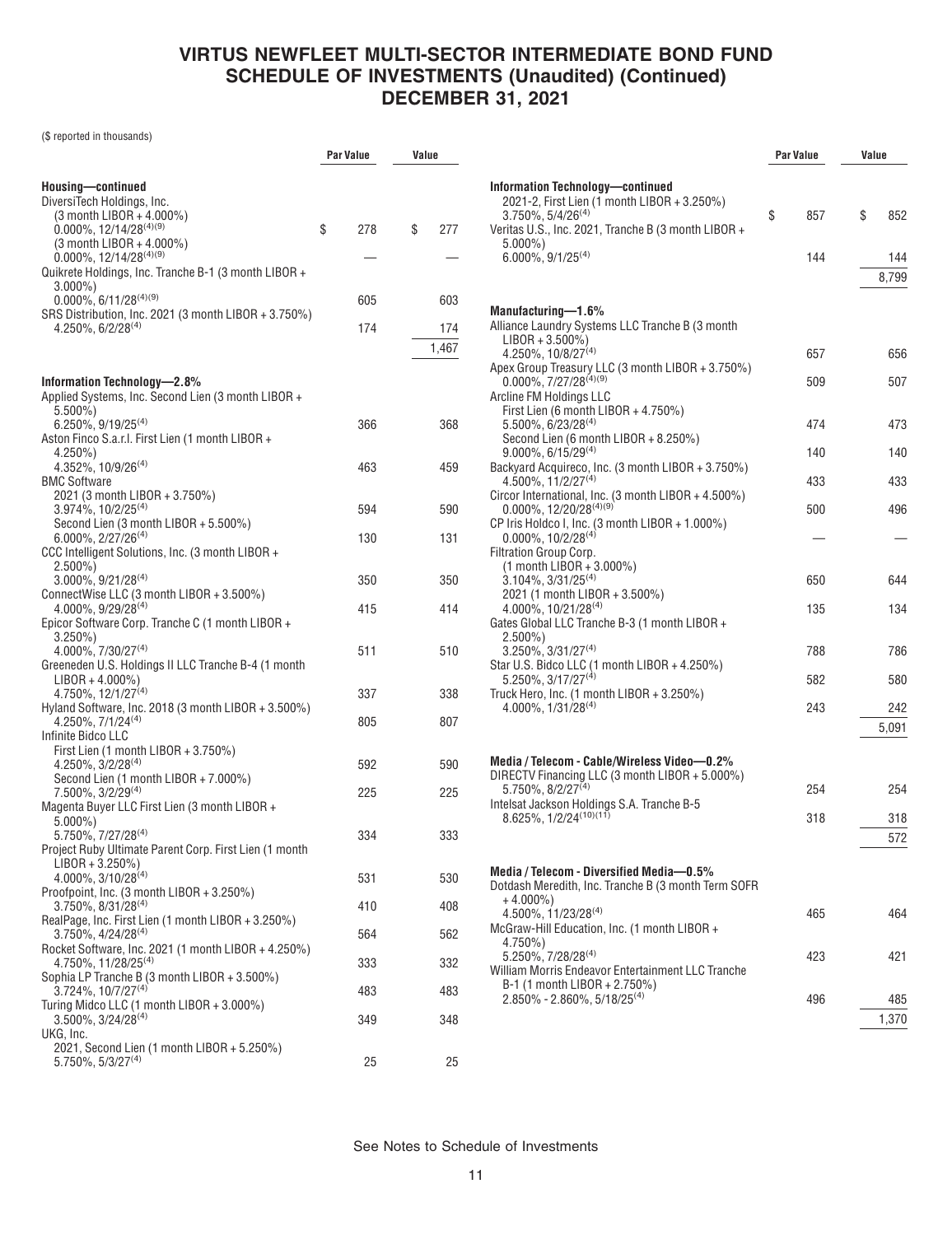(\$ reported in thousands)

|                                                                                                                                            | Par Value |     | Value |              |
|--------------------------------------------------------------------------------------------------------------------------------------------|-----------|-----|-------|--------------|
| Media / Telecom - Telecommunications-0.2%<br>Cincinnati Bell, Inc. Tranche B-2 (3 month Term SOFR +<br>$3.250\%$                           |           |     |       |              |
| 3.750%, 11/17/28 <sup>(4)</sup><br>Consolidated Communications, Inc. Tranche B-1 (1)<br>month LIBOR + 3.500%)                              | \$        | 95  | \$    | 95           |
| $4.250\%$ , $10/2/27^{(4)}$<br>Securus Technologies Holdings, Inc. First Lien (3)                                                          |           | 268 |       | 267          |
| month LIBOR + $4.500\%$ )<br>$5.500\%$ , $11/1/24^{(4)}$                                                                                   |           | 247 |       | 240<br>602   |
| $Reta$ il—1.0%<br>CNT Holdings I Corp. First Lien (3 month LIBOR +                                                                         |           |     |       |              |
| $3.500\%$<br>4.250%, 11/8/27(4)<br>Great Outdoors Group LLC Tranche B-2 (3 month                                                           |           | 491 |       | 491          |
| $LIBOR + 3.750\%)$<br>$4.500\%$ , $3/6/28^{(4)}$<br>Harbor Freight Tools USA, Inc. 2021 (1 month LIBOR +                                   |           | 495 |       | 495          |
| $2.750\%$<br>3.250%, 10/19/27 <sup>(4)</sup><br>Michaels Cos., Inc. (The) Tranche B (3 month LIBOR +                                       |           | 695 |       | 693          |
| $4.250\%$<br>5.000%, 4/15/28 <sup>(4)</sup><br>Petco Health and Wellness Co., Inc. First Lien (3 month                                     |           | 328 |       | 325          |
| $LIBOR + 3.250\%)$<br>$4.000\%$ , $3/3/28^{(4)}$                                                                                           |           | 417 |       | 416          |
| PetsMart LLC Tranche B-9 (3 month LIBOR + 3.750%)<br>$4.500\%$ , $2/11/28^{(4)}$<br>Rising Tide Holdings, Inc. First Lien (1 month LIBOR + |           | 439 |       | 439          |
| 4.750%)<br>$5.500\%$ , $6/1/28^{(4)}$                                                                                                      |           | 259 |       | 258<br>3,117 |
| Service—2.7%                                                                                                                               |           |     |       |              |
| AIT Worldwide Logistics, Inc. First Lien (3 month<br>$LIBOR + 4.750\%)$                                                                    |           |     |       |              |
| $5.500\%$ , $4/6/28^{(4)}$<br>AlixPartners LLP (1 month LIBOR + 2.750%)                                                                    |           | 444 |       | 443          |
| $3.250\%$ , $2/4/28^{(4)}$<br>Allied Universal Holdco LLC (3 month LIBOR + 3.750%)                                                         |           | 314 |       | 312          |
| $4.250\%$ , $5/12/28^{(4)}$<br>Carlisle Foodservice Products, Inc. First Lien (1 month<br>$LIBOR + 3.000\%)$                               |           | 90  |       | 89           |
| 4.000%, 3/20/25 <sup>(4)</sup><br>DG Investment Intermediate Holdings 2, Inc. First Lien<br>$(1$ month LIBOR + 3.500%)                     |           | 481 |       | 471          |
| 4.250%, 3/31/28(4)<br>Dun & Bradstreet Corp. (The) Tranche B (1 month<br>$LIBOR + 3.250\%)$                                                |           | 363 |       | 363          |
| $3.352\%$ , 2/6/26 <sup>(4)</sup><br>DXP Enterprises, Inc. (1 month LIBOR + 4.750%)                                                        |           | 763 |       | 760          |
| 5.750%, 12/23/27 <sup>(4)</sup><br>Garda World Security Corp. Tranche B-2 (1 month<br>$LIBOR + 4.250\%)$                                   |           | 341 |       | 339          |
| 4.360%, 10/30/26(4)<br>Grab Holdings, Inc. (6 month LIBOR + 4.500%)                                                                        |           | 115 |       | 114          |
| $5.500\%$ , $1/29/26^{(4)}$                                                                                                                |           | 834 |       | 835          |

|                                                                                                  | <b>Par Value</b> |     | Value |       |
|--------------------------------------------------------------------------------------------------|------------------|-----|-------|-------|
| Service-continued                                                                                |                  |     |       |       |
| Hertz Corp. (The)<br>Tranche B $(1$ month LIBOR + 3.250%)                                        |                  |     |       |       |
| 3.750%, 6/30/28 <sup>(4)</sup>                                                                   | \$               | 301 | \$    | 301   |
| Tranche C (1 month LIBOR + $3.250\%$ )<br>$4.250\%$ , 6/30/28 <sup>(4)</sup>                     |                  | 57  |       | 57    |
| Hoya Midco LLC First Lien (1 month LIBOR + 3.500%)                                               |                  |     |       |       |
| $4.500\%$ , 6/30/24 <sup>(4)</sup><br>Peraton Corp. Tranche B, First Lien (1 month LIBOR +       |                  | 475 |       | 475   |
| $3.750\%$<br>4.500%, 2/1/28 <sup>(4)</sup>                                                       |                  | 666 |       | 666   |
| PODS LLC (1 month LIBOR + 3.000%)                                                                |                  |     |       |       |
| 3.750%, 3/31/28 <sup>(4)</sup><br>Sedgwick Claims Management Services, Inc. 2019 (1              |                  | 725 |       | 722   |
| month LIBOR + 3.750%)                                                                            |                  |     |       |       |
| $3.854\%$ , $9/3/26^{(4)}$<br>St. George's University Scholastic Services LLC                    |                  | 763 |       | 761   |
| Tranche B (3 month LIBOR + $3.250\%$ )<br>$0.000\%$ , 6/29/28 <sup>(4)(9)</sup>                  |                  | 415 |       | 413   |
| Sweetwater Borrower LLC (1 month LIBOR + 4.750%)                                                 |                  |     |       |       |
| 5.500%, 8/7/28(4)<br>TTF Holdings LLC (1 month LIBOR + 4.000%)                                   |                  | 365 |       | 365   |
| $5.000\%$ , $3/31/28^{(4)}$                                                                      |                  | 282 |       | 282   |
| Weld North Education LLC 2021 (3 month LIBOR +<br>$3.750\%)$                                     |                  |     |       |       |
| 4.250%, 12/21/27 <sup>(4)</sup>                                                                  |                  | 744 |       | 743   |
|                                                                                                  |                  |     |       | 8,511 |
| Transportation - Automotive-0.5%                                                                 |                  |     |       |       |
| Clarios Global LP First Lien (1 month LIBOR + 3.250%)<br>$3.354\%$ , $4/30/26^{(4)}$             |                  | 291 |       | 290   |
| Cooper-Standard Automotive, Inc. Tranche B-1 (1                                                  |                  |     |       |       |
| month LIBOR + 2.000%)<br>2.750%, 11/2/23 <sup>(4)</sup>                                          |                  | 860 |       | 805   |
| DexKo Global, Inc.<br>(3 month LIBOR + 3.750%)                                                   |                  |     |       |       |
| $4.250\%$ , 10/4/28 <sup>(4)</sup>                                                               |                  | 16  |       | 16    |
| First Lien (3 month LIBOR + 3.750%)<br>4.250%, 10/4/28 <sup>(4)</sup>                            |                  | 130 |       | 129   |
| Mavis Tire Express Services Topco Corp. First Lien (1<br>month LIBOR + $4.000\%$ )               |                  |     |       |       |
| 4.750%, 5/4/28 <sup>(4)</sup>                                                                    |                  | 249 |       | 249   |
| PAI Holdco, Inc. Tranche B (3 month LIBOR + 4.250%)<br>4.250%. 10/28/27(4)                       |                  | 189 |       | 188   |
|                                                                                                  |                  |     |       | 1,677 |
|                                                                                                  |                  |     |       |       |
| Transportation - Land Transportation—0.1%<br>LaserShip, Inc. First Lien (6 month LIBOR + 4.500%) |                  |     |       |       |
| $5.250\%$ . 5/8/28 <sup>(4)</sup>                                                                |                  | 165 |       | 165   |
| Utility- $-0.5\%$                                                                                |                  |     |       |       |
| Brookfield WEC Holdings, Inc. (1 month LIBOR +<br>$2.750\%)$                                     |                  |     |       |       |
| $3.250\%$ , $8/1/25^{(4)}$                                                                       |                  | 685 |       | 679   |
| <b>Generation Bridge II LLC</b><br>Tranche B                                                     |                  |     |       |       |
| $0.000\%$ , 12/15/28 <sup>(4)(9)</sup><br>Tranche C                                              |                  | 158 |       | 158   |
| $0.000\%$ , 12/15/28 <sup>(4)(9)</sup>                                                           |                  | 19  |       | 19    |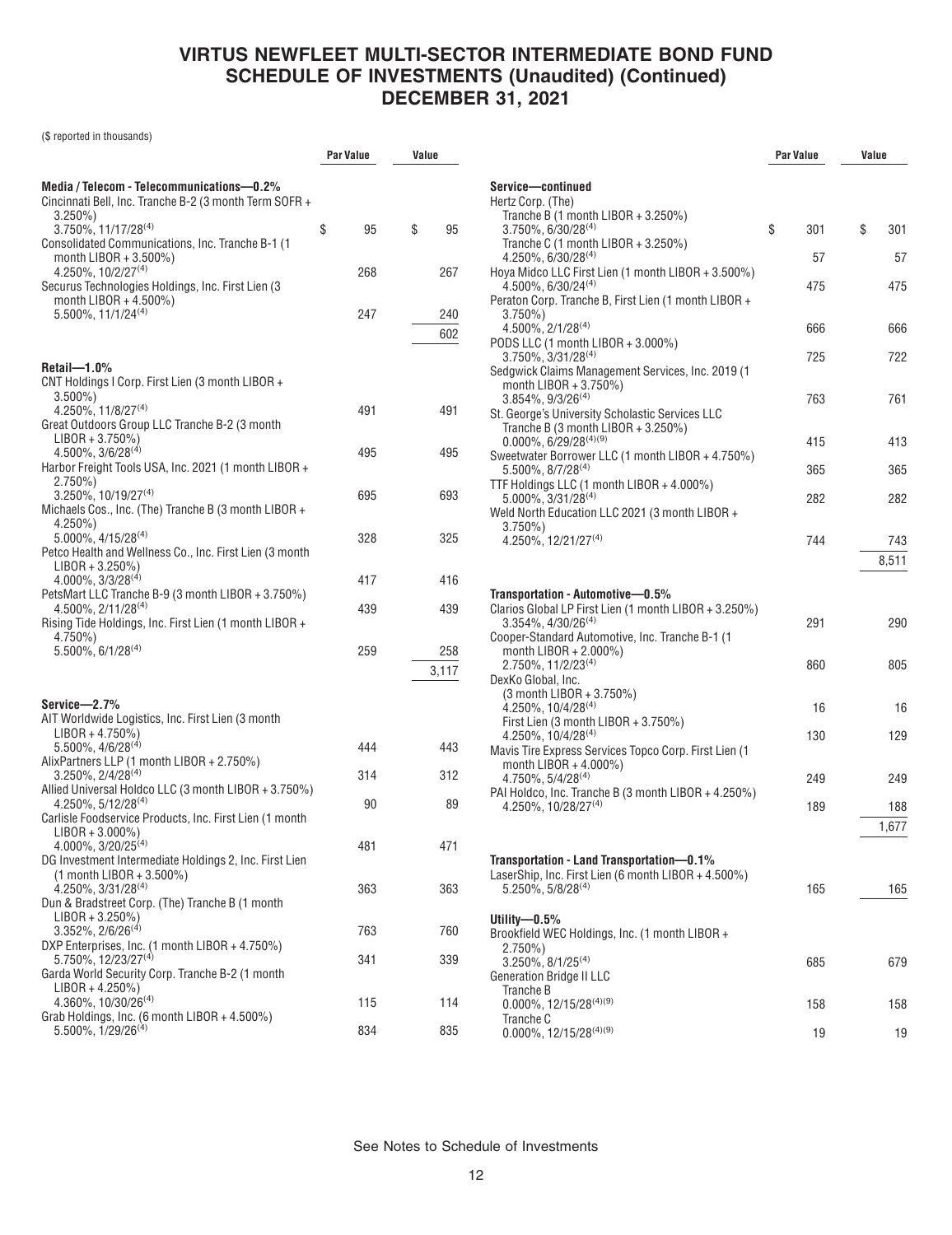(\$ reported in thousands)

|                                                                                                                                                                                                         | <b>Par Value</b>                                       | Value                               |
|---------------------------------------------------------------------------------------------------------------------------------------------------------------------------------------------------------|--------------------------------------------------------|-------------------------------------|
| Utility—continued<br>Lightstone HoldCo LLC                                                                                                                                                              |                                                        |                                     |
| 2018, Tranche B (3 month LIBOR + 3.750%)<br>4.750%, 1/30/24 <sup>(4)</sup><br>2018, Tranche C (3 month LIBOR + 3.750%)                                                                                  | \$<br>814                                              | \$<br>685                           |
| $4.750\%$ , $1/30/24^{(4)}$                                                                                                                                                                             | 46                                                     | 39                                  |
|                                                                                                                                                                                                         |                                                        | 1.580                               |
| <b>TOTAL LEVERAGED LOANS</b><br>(Identified Cost \$65,929)                                                                                                                                              |                                                        | 66,161                              |
|                                                                                                                                                                                                         | <b>Shares</b>                                          |                                     |
| <b>PREFERRED STOCKS-1.3%</b>                                                                                                                                                                            |                                                        |                                     |
| Financials-1.0%<br>Capital Farm Credit ACA Series 1 144A, 5.000% <sup>(1)</sup><br>MetLife, Inc. Series D, 5.875%<br>Truist Financial Corp. Series Q, 5.100%<br>Zions Bancorp NA, 6.950% <sup>(6)</sup> | $525^{(12)}$<br>$478^{(12)}$<br>$880^{(12)}$<br>38.525 | 533<br>537<br>983<br>1,046<br>3,099 |
| Industrials—0.3%<br>General Electric Co. Series D, (3 month LIBOR +<br>$3.330\%$ , $3.533\%$ <sup>(4)</sup>                                                                                             | $1.055^{(12)}$                                         | 1,044                               |
| <b>TOTAL PREFERRED STOCKS</b><br>(Identified Cost \$3,817)                                                                                                                                              |                                                        | 4,143                               |
| COMMON STOCKS—0.2%                                                                                                                                                                                      |                                                        |                                     |
| <b>Consumer Discretionary-0.1%</b><br>Mark IV Industries <sup>(5)(13)</sup><br>MYT Holding LLC Class B(5)(13)<br>NMG Parent LLC <sup>(13)</sup>                                                         | 446<br>42,729<br>836                                   | 1<br>171<br>123                     |
|                                                                                                                                                                                                         |                                                        | 295                                 |
| Energy—0.1%<br>Frontera Energy Corp. <sup>(13)</sup><br>QuarterNorth Energy Holding, Inc.(13)                                                                                                           | 6.656<br>3,851                                         | 54<br>362<br>416                    |
| TOTAL COMMON STOCKS<br>(Identified Cost \$870)                                                                                                                                                          |                                                        | 711                                 |
| EXCHANGE-TRADED FUND—0.6%<br>VanEck High Yield Muni ETF <sup>(6)(14)</sup>                                                                                                                              | 26,872                                                 | 1,678                               |
| TOTAL EXCHANGE-TRADED FUND<br>(Identified Cost \$1,683)                                                                                                                                                 |                                                        | 1,678                               |

|                                                                                                                                                                                                                                                                                                                                                                                                                                                                                                          | Shares    | Value                  |         |
|----------------------------------------------------------------------------------------------------------------------------------------------------------------------------------------------------------------------------------------------------------------------------------------------------------------------------------------------------------------------------------------------------------------------------------------------------------------------------------------------------------|-----------|------------------------|---------|
| RIGHTS—0.0%                                                                                                                                                                                                                                                                                                                                                                                                                                                                                              |           |                        |         |
| Utilities—0.0%<br>Vistra Energy Corp. (5)(13)                                                                                                                                                                                                                                                                                                                                                                                                                                                            | 6,252     | \$                     | 8       |
| TOTAL RIGHTS<br>(Identified Cost \$5)                                                                                                                                                                                                                                                                                                                                                                                                                                                                    |           |                        | 8       |
| TOTAL LONG-TERM INVESTMENTS—99.7%<br>(Identified Cost \$309,636)                                                                                                                                                                                                                                                                                                                                                                                                                                         |           |                        | 310,222 |
| SHORT-TERM INVESTMENT—0.1%                                                                                                                                                                                                                                                                                                                                                                                                                                                                               |           |                        |         |
| Money Market Mutual Fund—0.1%<br>Dreyfus Government Cash Management Fund -<br>Institutional Shares (seven-day effective yield<br>$0.030\%$ <sup>(14)</sup>                                                                                                                                                                                                                                                                                                                                               | 414,645   |                        | 415     |
| TOTAL SHORT-TERM INVESTMENT<br>(Identified Cost \$415)                                                                                                                                                                                                                                                                                                                                                                                                                                                   |           |                        | 415     |
| SECURITIES LENDING COLLATERAL—1.4%<br>Dreyfus Government Cash Management Fund -<br>Institutional Shares (seven-day effective yield<br>$0.030\%$ <sup>(14)(15)</sup>                                                                                                                                                                                                                                                                                                                                      | 4,179,481 |                        | 4,179   |
| TOTAL SECURITIES LENDING COLLATERAL<br>(Identified Cost \$4,179)                                                                                                                                                                                                                                                                                                                                                                                                                                         |           |                        | 4,179   |
| TOTAL INVESTMENTS—101.2%<br>(Identified Cost \$314,230)<br>Other assets and liabilities, net—(1.2)%<br>NET ASSETS—100.0%                                                                                                                                                                                                                                                                                                                                                                                 |           | \$314,816<br>\$311,191 | (3,625) |
| Abbreviations:<br>ABS<br>Asset-Backed Securities<br>ACA<br>American Capital Access Financial Guarantee Corp.<br>BAM<br>Build America Municipal Insured<br>ETF<br>Exchange-Traded Fund<br>JSC<br>Joint Stock Company<br><b>LIBOR London Interbank Offered Rate</b><br>LLC<br>Limited Liability Company<br><b>Limited Liability Limited Partnership</b><br>LLLP<br>LP<br>Limited Partnership<br>NA.<br>National Association<br>PIK<br>Payment-in-Kind Security<br>SOFR<br>Secured Overnight Financing Rate |           |                        |         |
| <b>Footnote Legend:</b><br>(1)<br>Security exempt from registration under Rule 144A of the Securities Act of 1933.<br>These securities may be resold in transactions exempt from registration,<br>normally to qualified institutional buyers. At December 31, 2021, these securities<br>amounted to a value of \$176,069 or 56.6% of net assets.<br>(2)<br>Security in default; no interest payments are being received during the<br>bankruptcy proceedings.                                            |           |                        |         |

(3) Regulation S security. Security is offered and sold outside of the United States; therefore, it is exempt from registration with the SEC under Rules 903 and 904 of the Securities Act of 1933.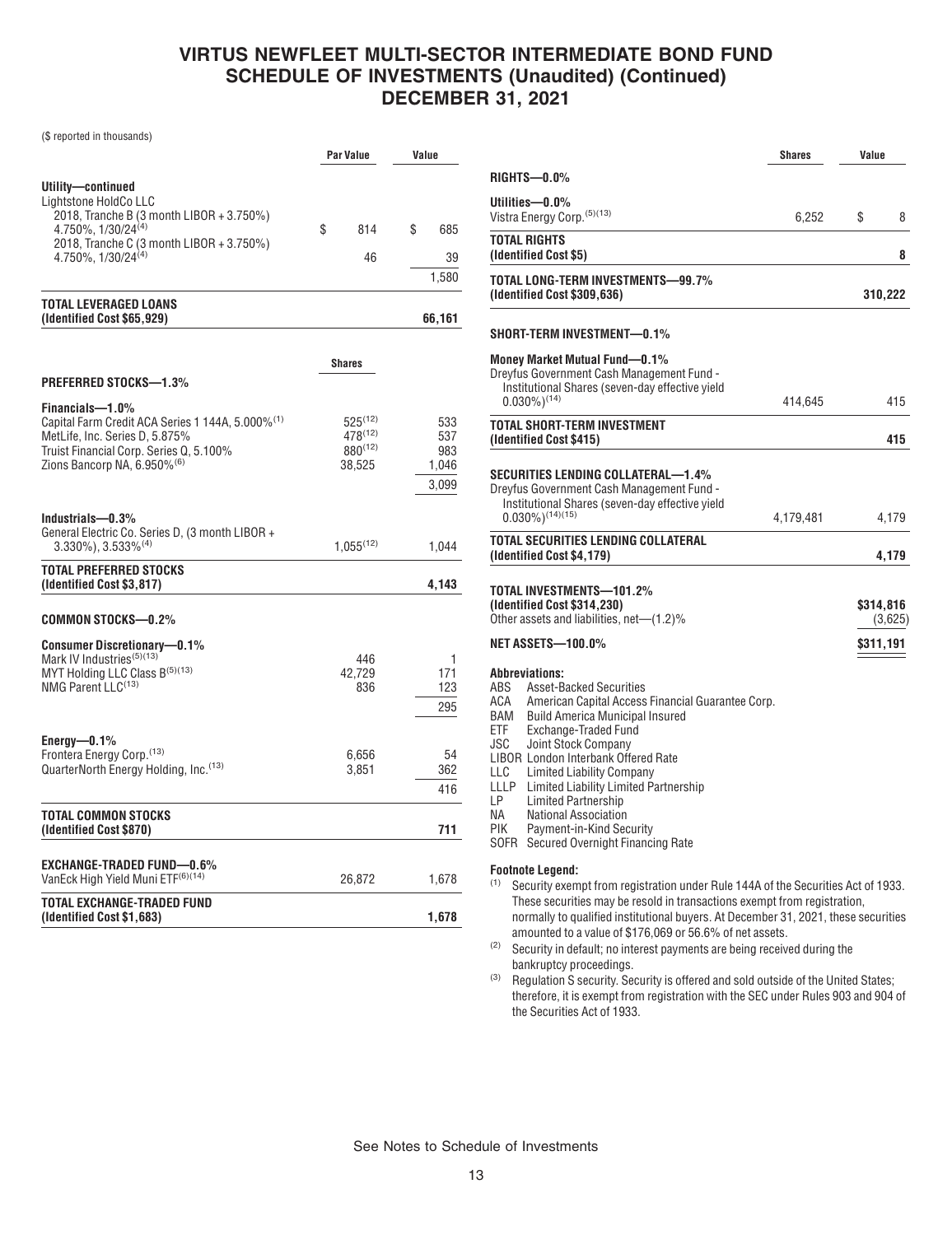#### (\$ reported in thousands)

- (4) Variable rate security. Rate disclosed is as of December 31, 2021. Information in parenthesis represents benchmark and reference rate for each security. Certain variable rate securities are not based on a published reference rate and spread but are determined by the issuer or agent and are based on current market conditions, or, for mortgage-backed securities, are impacted by the individual mortgages which are paying off over time. These securities do not indicate a reference rate and spread in their descriptions.
- $(5)$  The value of this security was determined using significant unobservable inputs and is reported as a Level 3 security in the Fair Value Hierarchy table located after the Schedule of Investments.
- (6) All or a portion of security is on loan.
- (7) No contractual maturity date.<br>(8)  $100\%$  of the income received
- (8) 100% of the income received was in cash.<br>(9) This loan will softle after December 21, 200
- This loan will settle after December 31, 2021, at which time the interest rate, based on the LIBOR and the agreed upon spread on trade date, will be reflected.
- $(10)$  Security is fixed rate.<br> $(11)$  Security in default in
- Security in default, interest payments are being received during the bankruptcy proceedings.
- $(12)$  Value shown as par value.

As of December 31, 2021, the Fund had the following unfunded loan commitments:

(1) Amount is less than \$500.

- (13) Non-income producing.
- (14) Shares of this fund are publicly offered, and its prospectus and annual report are publicly available.
- (15) Represents security purchased with cash collateral received for securities on loan.

#### **Country Weightings†**

| <b>United States</b>                                         | 78%  |
|--------------------------------------------------------------|------|
| Mexico                                                       | 4    |
| Saudi Arabia                                                 | 3    |
| <b>United Kingdom</b>                                        | 2    |
| Canada                                                       |      |
| Netherlands                                                  |      |
| Luxembourg                                                   |      |
| <b>Other</b>                                                 | 10   |
| Total                                                        | 100% |
| <sup>†</sup> % of total investments as of December 31, 2021. |      |

**Borrower Par Value Commitment Value Unrealized Appreciation (Depreciation)** CP Iris Holdco I, Inc., (3 month LIBOR + 1.000%) 1.000%, 10/02/28  $\frac{1}{3}$   $\frac{1}{3}$   $\frac{33}{9}$   $\frac{33}{9}$   $\frac{33}{9}$   $\frac{33}{9}$   $\frac{4}{9}$   $\frac{1}{9}$   $\frac{1}{9}$   $\frac{1}{9}$   $\frac{1}{9}$   $\frac{1}{1}$ DexKo Global, Inc., (3 month LIBOR + 3.750%) 0.500%, 10/04/28 9 9 9 —(1) DiversiTech Holdings, Inc., (3 month LIBOR + 4.000%) 0.000%, 12/14/28 57 57 57 —(1) Precision Medicine Group LLC, (3 month LIBOR + 3.750%) 0.000%, 11/18/27  $\qquad \qquad$  38 38 38 38 Total \$137 \$137 \$137 \$—(1)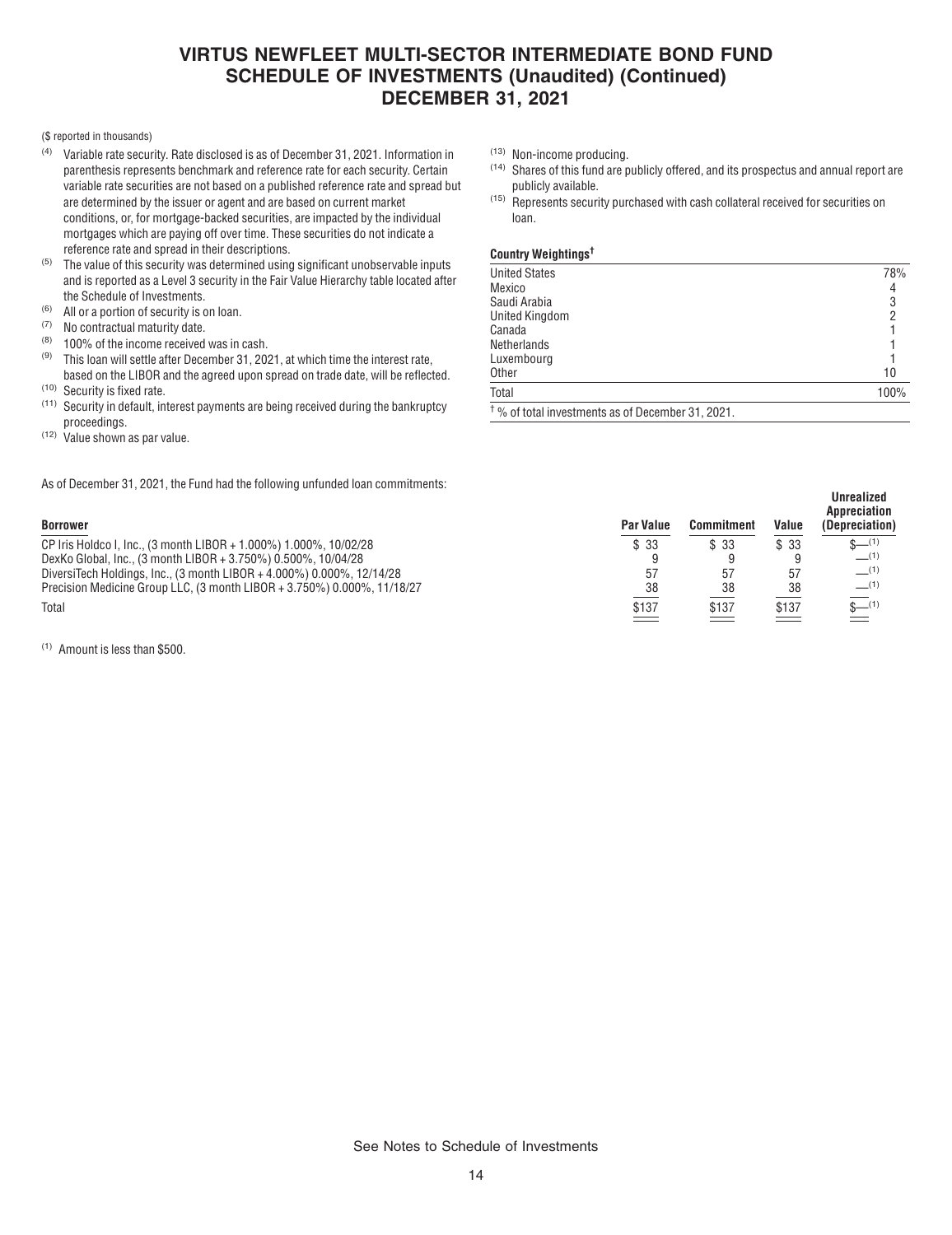#### (\$ reported in thousands)

The following table summarizes the market value of the Fund's investments as of December 31, 2021, based on the inputs used to value them (See Security Valuation Note 1 in the Notes to Schedule of Investments):

|                                      | Total<br>Value at<br>December 31, 2021 | Level 1<br><b>Quoted Prices</b> | Level 2<br>Significant<br>Observable<br>Inputs | Level 3<br>Significant<br>Unobservable<br>Inputs |
|--------------------------------------|----------------------------------------|---------------------------------|------------------------------------------------|--------------------------------------------------|
| Assets:                              |                                        |                                 |                                                |                                                  |
| <b>Debt Securities:</b>              |                                        |                                 |                                                |                                                  |
| <b>Asset-Backed Securities</b>       | \$34,471                               | \$                              | \$34,300                                       | \$<br>171                                        |
| <b>Corporate Bonds and Notes</b>     | 133,262                                |                                 | 133.261                                        | 1 <sup>(1)</sup>                                 |
| <b>Foreign Government Securities</b> | 23,378                                 |                                 | 23,378                                         |                                                  |
| Leveraged Loans                      | 66,161                                 |                                 | 66,161                                         |                                                  |
| Mortgage-Backed Securities           | 42,848                                 |                                 | 41,879                                         | 969                                              |
| <b>Municipal Bonds</b>               | 422                                    |                                 | 422                                            |                                                  |
| U.S. Government Security             | 3,140                                  |                                 | 3,140                                          |                                                  |
| <b>Equity Securities:</b>            |                                        |                                 |                                                |                                                  |
| <b>Preferred Stocks</b>              | 4,143                                  | 1,046                           | 3,097                                          |                                                  |
| <b>Common Stocks</b>                 | 711                                    | 54                              | 485                                            | 172                                              |
| Rights                               | 8                                      |                                 |                                                | 8                                                |
| Securities Lending Collateral        | 4,179                                  | 4,179                           |                                                |                                                  |
| Exchange-Traded Fund                 | 1,678                                  | 1,678                           |                                                |                                                  |
| Money Market Mutual Fund             | 415                                    | 415                             |                                                |                                                  |
| <b>Total Investments</b>             | \$314,816                              | \$7,372                         | \$306,123                                      | \$1,321                                          |
|                                      |                                        |                                 |                                                |                                                  |

(1) Includes internally fair valued securities currently priced at zero (\$0).

Security held by the Fund with an end of period value of \$123 were transferred from Level 3 to Level 2 due to an increase in trading activities at period end.

Securities held by the Fund with an end of period value of \$439 was transferred from Level 2 to Level 3 due to a decrease in trading activities at period end.

Some of the Fund's investments that were categorized as Level 3 were valued utilizing third party pricing information without adjustment. Such valuations are based on unobservable inputs. A significant change in third party information could result in a significantly lower or higher value of Level 3 investments.

Management has determined that the amount of Level 3 securities compared to total net assets is not material; therefore, the rollforward of Level 3 securities and assumptions are not shown for the period ended December 31, 2021.